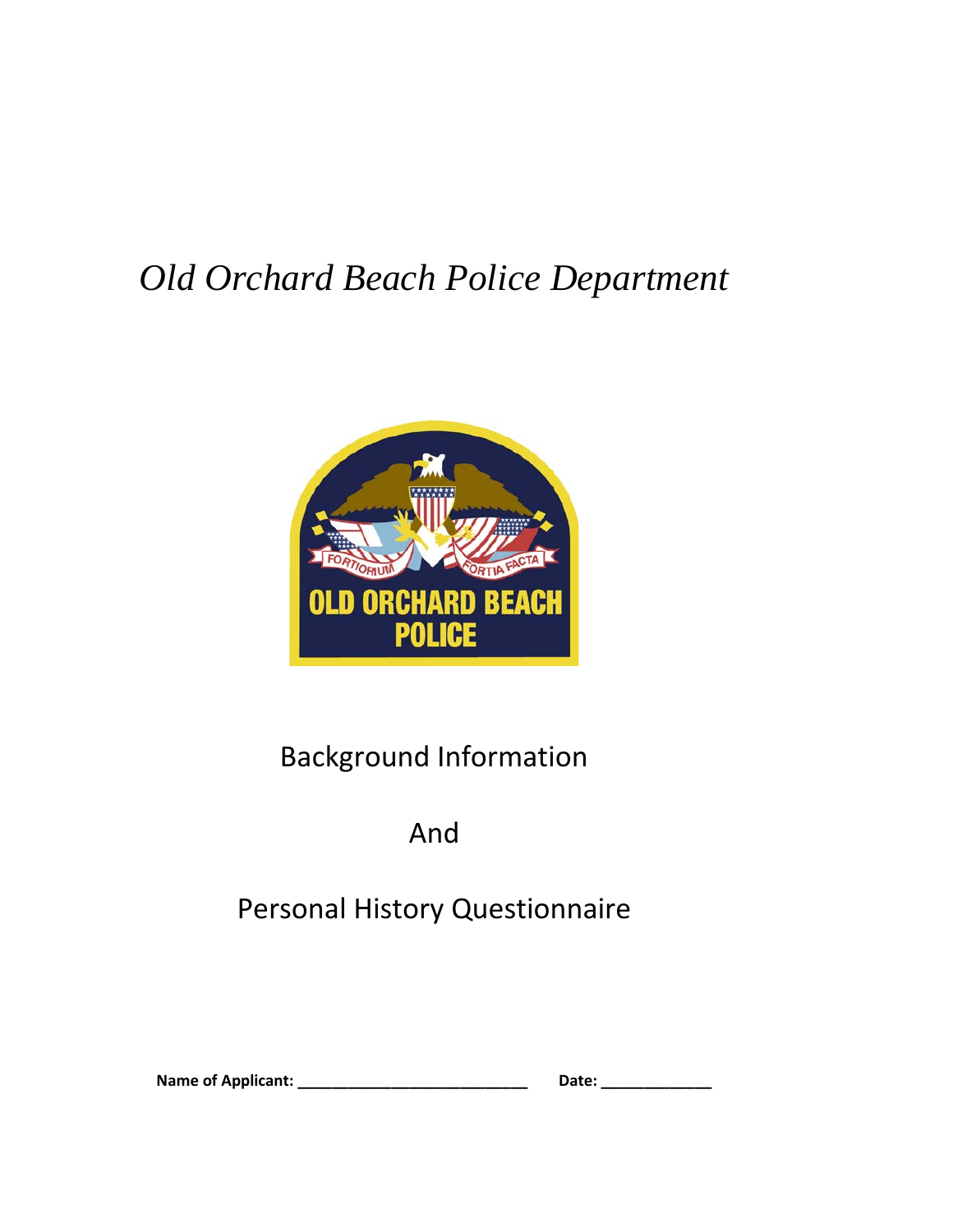## **Directions for completing the Employment Background Booklet**

- 1. Read and sign the waiver that immediately follows this page.
- 2. When completing the Background Booklet please **print clearly** and use black ink only. Make sure to include all contact information for persons (work #'s, cellular #'s, etc, daytime contact #'s)
- 3. Please complete and sign the set of releases at the end of the Background Booklet. **Do not mail any release forms to the third parties.** Return them along with the Background Booklet to the Old Orchard Beach Police Department.
- 4. If there is not enough space to answer a specific question, provide as much information as space permits then continue your response on individual sheets of paper. Include the number of the question and maintain the same format as in the Background Booklet.
- 5. If a question doesn't not apply to you please write or check N/A (Not applicable)
- 6. Make sure to include copies of all requested and required documents. Checklist:
	- \_\_\_\_ Birth certificate \_\_\_\_ High School diploma College transcripts Police Academy certificates (If applicable) Military discharge papers and DD214 Drivers license and proof of insurance Professional or occupational licenses, permits or certificates
- 7. Please sign the Background Booklet and the autobiography
- 8. Make sure all time periods requested in your background are accounted for.

The Old Orchard Beach Police Department will use the Background Booklet as an investigation aid. Employers and individuals that have become acquainted with you by reason of your residing in different locations and different jobs are often helpful in providing useful information for the background investigation. Persons who know you will be asked to comment on your suitability for employment.

Please respond openly when filling out the Background Booklet. Any negative factor in your background will be evaluated in terms of the circumstances and facts surrounding its occurrence, and its degree of relevance to the position being sought.

## **All statements are subject to verification by both an investigation and polygraph examination. (The polygraph exam applies to Police Officer and Dispatcher candidates only.)**

Call the **Police Department** at **207-934-4911** if you have any questions.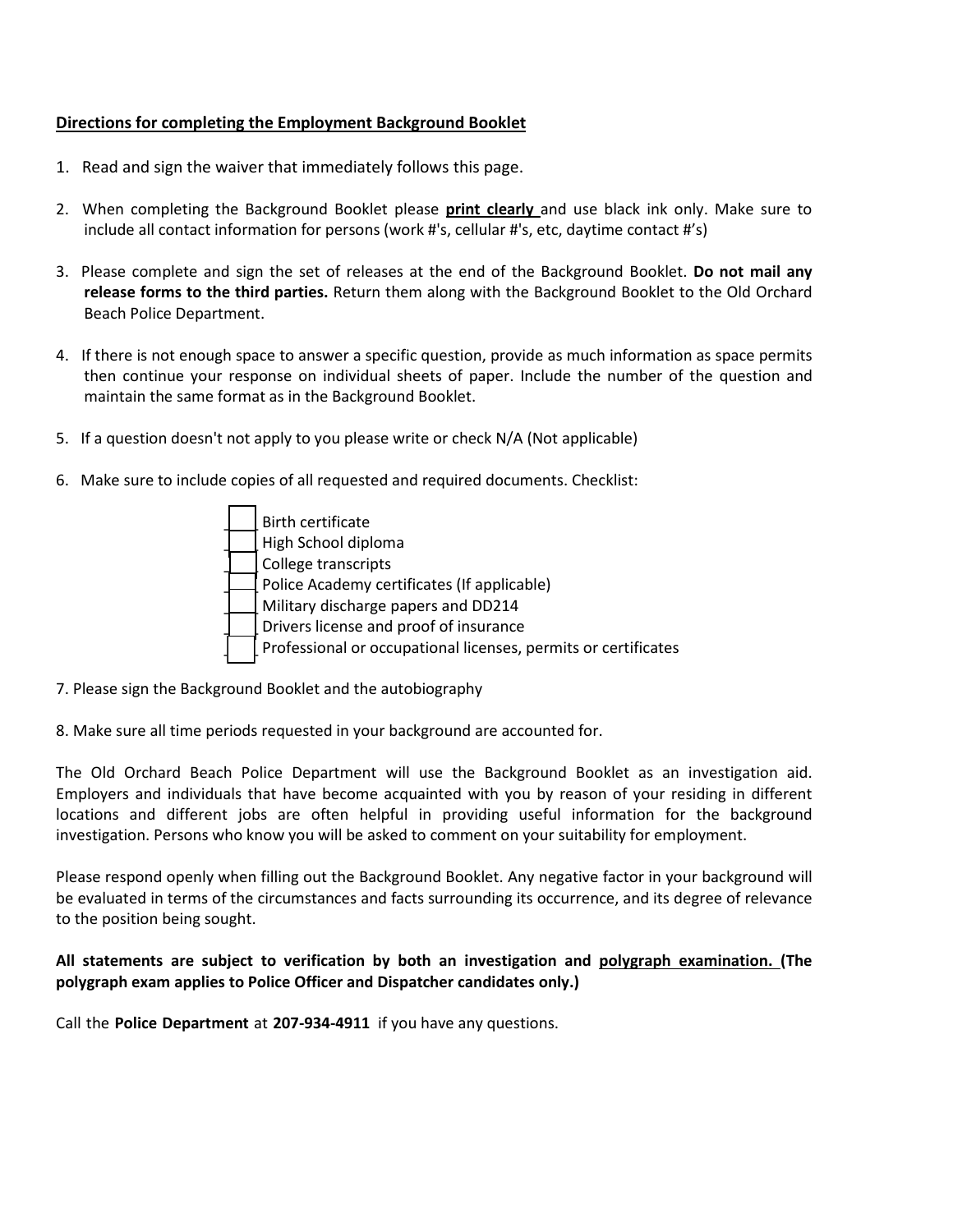## **SECTION 1: Waiver**

As an applicant for employment as a police officer, you are being asked to provide information about yourself that will be used in evaluating your qualifications and suitability for a position with the Old Orchard Police Department.

Attached are several documents that require your signature and/or personal information about you. You are being asked to sign these documents and complete the information requested in order to permit the Old Orchard Beach Police Department to fully consider your employment with the Old Orchard Beach Police Department. You are not legally required to supply any of the data requested or to sign any release and authorizations forms. However, the information is being requested of you for the purposes outlined above. If you cannot provide that information, the Old Orchard Beach Police Department will be unable to adequately determine your suitability for employment that will, in turn, reduce the chance you may have for consideration as a police officer.

The information that you are being asked to provide is personal in nature. Some is classified as public data and the remaining information is classified as private. The following information is an example of personal data which can be defined as public: your name, value and nature of employer paid fringe benefits, job title, job description, education and employment, work location, work telephone number, honors and awards received, city and county of residence, etc. Public data is available to any person upon request. The remaining data that you provided would generally be considered private information that you would be entitled to have access to. A third party is entitled access to such data only with your consent, pursuant to a court order or statutory provision.

The authorizations for information that you sign and the data you provide may be conveyed to third parties. Considering that they reveal private information, they will be disclosed only to the extent that is necessary to complete this background investigation.

**I have read and understand the above** 

\_\_\_\_\_\_\_\_\_\_\_\_\_\_\_\_\_\_\_\_\_\_\_\_\_\_\_\_\_\_\_\_\_\_\_\_

\_\_\_\_\_\_\_\_\_\_\_\_\_\_\_\_\_\_\_\_\_\_\_\_\_\_\_\_\_\_\_\_\_\_\_\_

\_\_\_\_\_\_\_\_\_\_\_\_\_\_\_\_\_\_\_\_\_\_\_\_\_\_\_\_\_\_\_\_\_\_\_\_

Signature of applicant

Print name

Date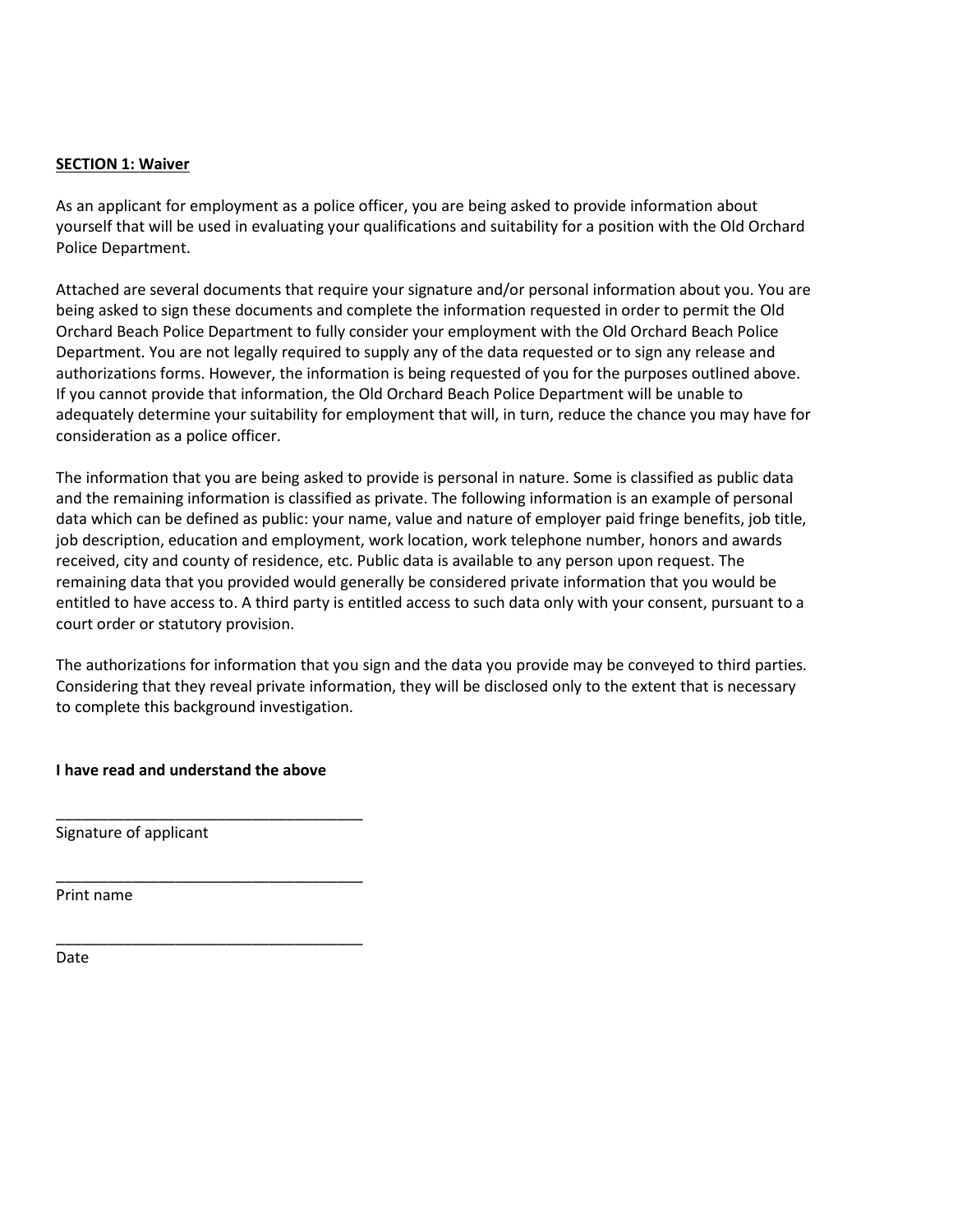## **SECTION 2: Personal Information**

The following information is requested of you for verification and contact purposes. The Old Orchard Beach Police Department acknowledges that the requested information is sensitive in nature but it is necessary to perform the various criminal records and background checks. The information furnished cannot be used to discriminate against you per **Title 5 M.R.S.A. Subsection 4551**.

## 2.1. What is your full name?

| Last                                                                    | First | Middle                                                                        |
|-------------------------------------------------------------------------|-------|-------------------------------------------------------------------------------|
|                                                                         |       | 2.2. Give any other names you have used or been known by. (If none write N/A) |
|                                                                         |       |                                                                               |
|                                                                         |       |                                                                               |
| Height ________ Weight ________ Hair color ________ Eye color _________ |       |                                                                               |
| 2.4. Scars, marks, tattoos or other distinguishing marks?               |       |                                                                               |
|                                                                         |       |                                                                               |
|                                                                         |       |                                                                               |
| 2.5. Social Security Number:                                            |       |                                                                               |

**In accordance with the privacy act of 1974, disclosure of this information is voluntary. The Social Security Number will be used for identification purposes to ensure proper records are obtained**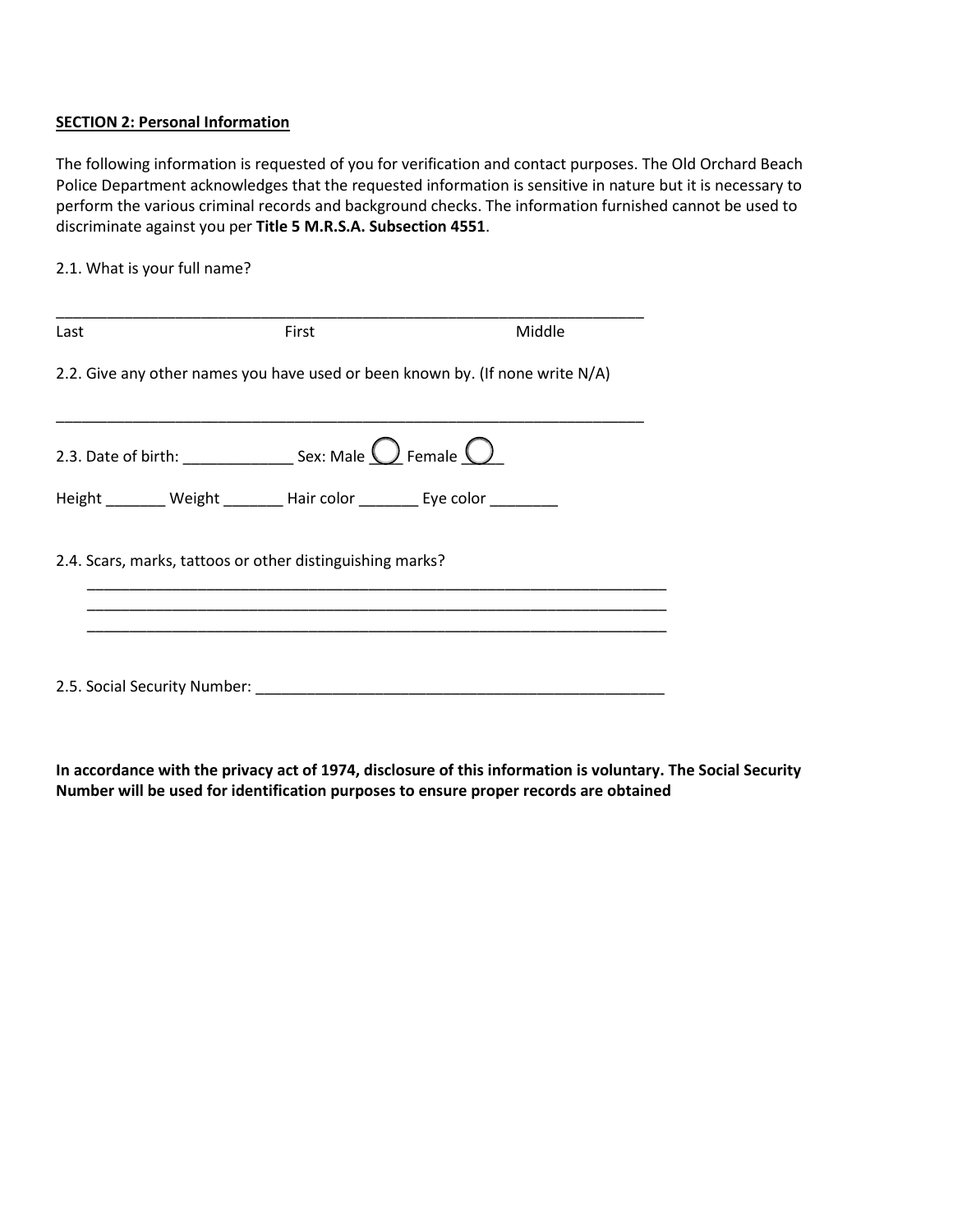## **SECTION 3: Residence**

| 3.1. Where do you now reside? |                         |       |          |  |
|-------------------------------|-------------------------|-------|----------|--|
|                               | Street address<br>Apt.# |       |          |  |
| City                          | County                  | State | Zip Code |  |

## 3.2. Contact Information

| Home Phone           |  |
|----------------------|--|
| Work Phone           |  |
| Cell Phone           |  |
| Pager                |  |
| <b>Email Address</b> |  |

## 3.3. How long have you resided there? \_\_\_\_\_\_\_\_\_\_\_\_\_\_\_\_\_\_\_\_\_\_\_\_\_\_\_\_\_\_\_\_\_\_\_\_\_\_\_\_\_

|      | 3.4. Mailing address if different than #. |               |         |          |
|------|-------------------------------------------|---------------|---------|----------|
|      |                                           | <b>Street</b> | address | Apt.#    |
| City | County                                    |               | State   | Zip Code |
|      | 3.5. Do you own/rent/share?               |               |         |          |

## 3.6. With whom do you reside?

| Name & DOB | Relationship | Occupation |
|------------|--------------|------------|
|            |              |            |
|            |              |            |
|            |              |            |
|            |              |            |
|            |              |            |
|            |              |            |
|            |              |            |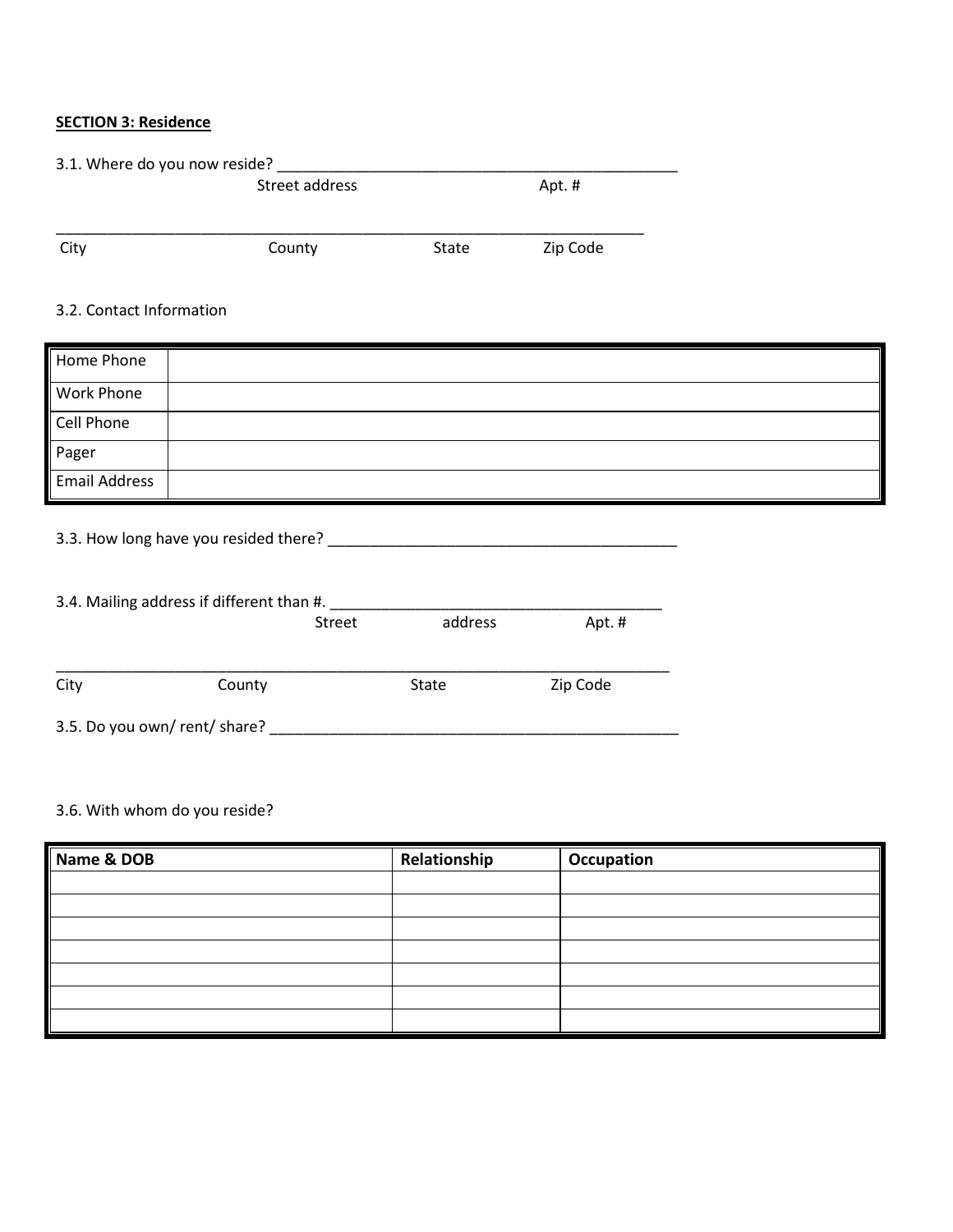3.7. In chronological order, state each and every place in which you have resided during the past ten years, beginning with your present address. Include school and the military.

#### **(List no information prior to your 15 birthday) th**

| From and To:   | Rent / Own (If a rent,       | Street address, Apt#, City State Zip code |
|----------------|------------------------------|-------------------------------------------|
| (Month & Year) | Landlord Name and contact #) |                                           |
|                |                              |                                           |
|                |                              |                                           |
|                |                              |                                           |
|                |                              |                                           |
|                |                              |                                           |
|                |                              |                                           |
|                |                              |                                           |
|                |                              |                                           |
|                |                              |                                           |
|                |                              |                                           |
|                |                              |                                           |
|                |                              |                                           |
|                |                              |                                           |
|                |                              |                                           |
|                |                              |                                           |

### **SECTION 4: Citizenship**

Each candidate for original appointment to the Old Orchard Beach Police Department shall be a citizen of the United States of America.

4.1. Are you a citizen? (**Please include birth certificate or other documentation**)

 $Yes$   $\overline{\bigcup_{No} \bigcup_{No}}$ 

Are you a native born or naturalized citizen? (Please check one)

Native Born  $\overline{\bigcirc}$  Naturalized  $\overline{\bigcirc}$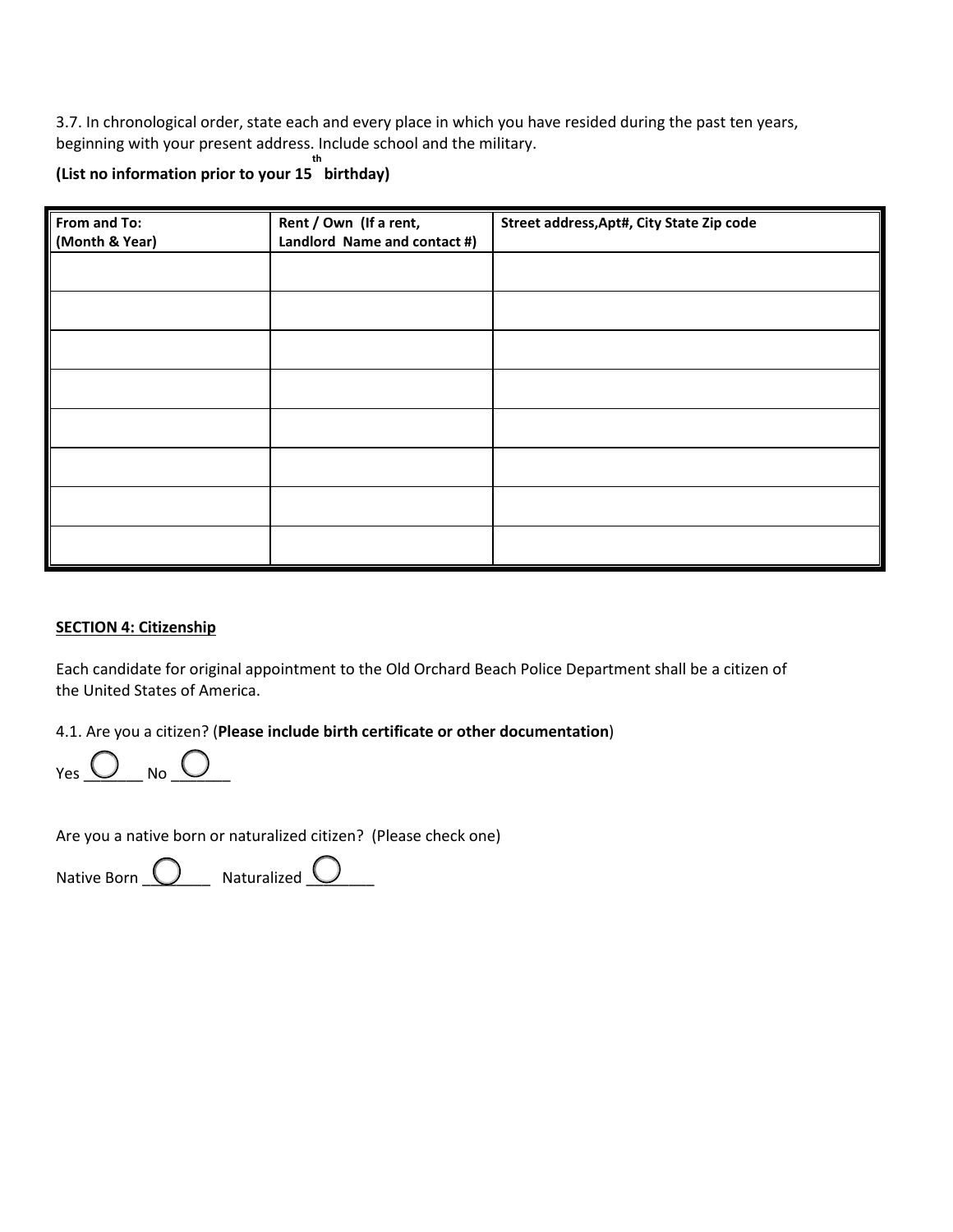## **SECTION 5: Family**



5.2. If you are or have been married, complete the following:

| Date and location | Spouse name & DOB (include maiden) | <b>Address and contact #'s</b> |
|-------------------|------------------------------------|--------------------------------|
|                   |                                    |                                |
|                   |                                    |                                |
|                   |                                    |                                |
|                   |                                    |                                |
|                   |                                    |                                |
|                   |                                    |                                |
|                   |                                    |                                |
|                   |                                    |                                |

5.3 If applicable, list the following information on all separations, annulments or divorces.

|           | Date of order   Issued by (Court, include   Offending party as |                | Reason |
|-----------|----------------------------------------------------------------|----------------|--------|
| or decree | address and #'s)                                               | decreed by law |        |
|           |                                                                |                |        |
|           |                                                                |                |        |
|           |                                                                |                |        |
|           |                                                                |                |        |
|           |                                                                |                |        |
|           |                                                                |                |        |
|           |                                                                |                |        |
|           |                                                                |                |        |

Name of steady girlfriend or boyfriend, if applicable: \_\_\_\_\_\_\_\_\_\_\_\_\_\_\_\_\_\_\_\_\_\_\_\_\_

\_\_\_\_\_\_\_\_\_\_\_\_\_\_\_\_\_\_\_\_\_\_\_\_\_\_\_\_\_\_\_\_\_\_\_\_\_\_\_\_\_\_\_\_\_\_\_\_\_\_\_\_\_\_\_\_\_\_\_\_\_\_

Address City State Zip Contact #s

5.5 Number of children you support? (Including adopted and Stepchildren): \_\_\_\_\_\_\_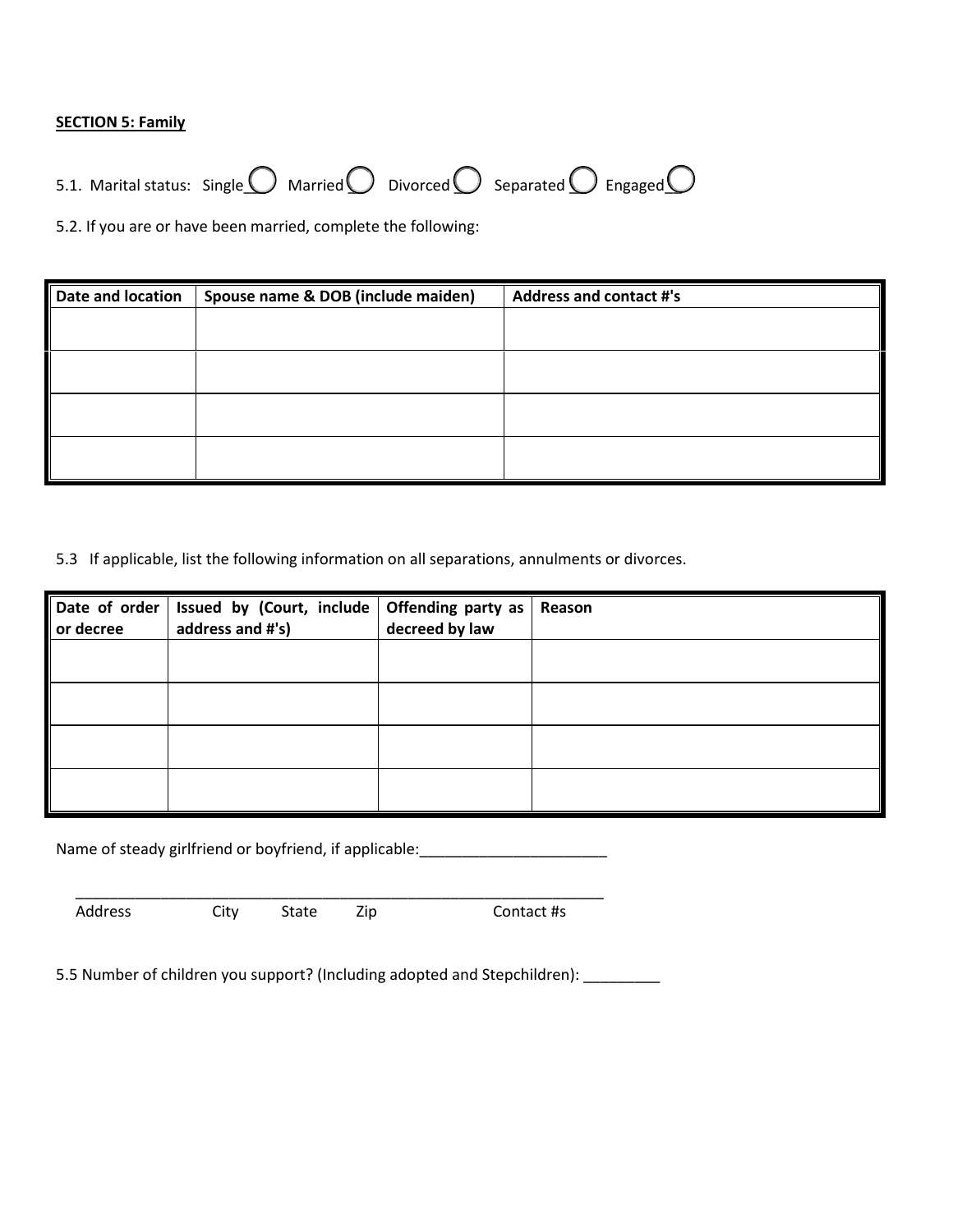5.6 List the names of your spouse, father, mother (Include maiden name), sisters, brothers, and any children not residing with you.

| Relationship | Name & DOB | <b>Address &amp; Contact #'s</b> | Occupation |
|--------------|------------|----------------------------------|------------|
|              |            |                                  |            |
|              |            |                                  |            |
|              |            |                                  |            |
|              |            |                                  |            |
|              |            |                                  |            |
|              |            |                                  |            |
|              |            |                                  |            |
|              |            |                                  |            |

5.7 List the names of three friends and/or associates. Do not include former employers, teachers or relatives. Please give daytime contact numbers if possible.

| Relationship | Name & DOB | Address & contact #'s | Occupation |
|--------------|------------|-----------------------|------------|
|              |            |                       |            |
|              |            |                       |            |
|              |            |                       |            |
|              |            |                       |            |
|              |            |                       |            |
|              |            |                       |            |

5.8 List any police officers personally known to you and the departments for which they work.

| <b>Officer name/ Rank</b> | <b>Department Name and contact #'s</b> |
|---------------------------|----------------------------------------|
|                           |                                        |
|                           |                                        |
|                           |                                        |
|                           |                                        |
|                           |                                        |
|                           |                                        |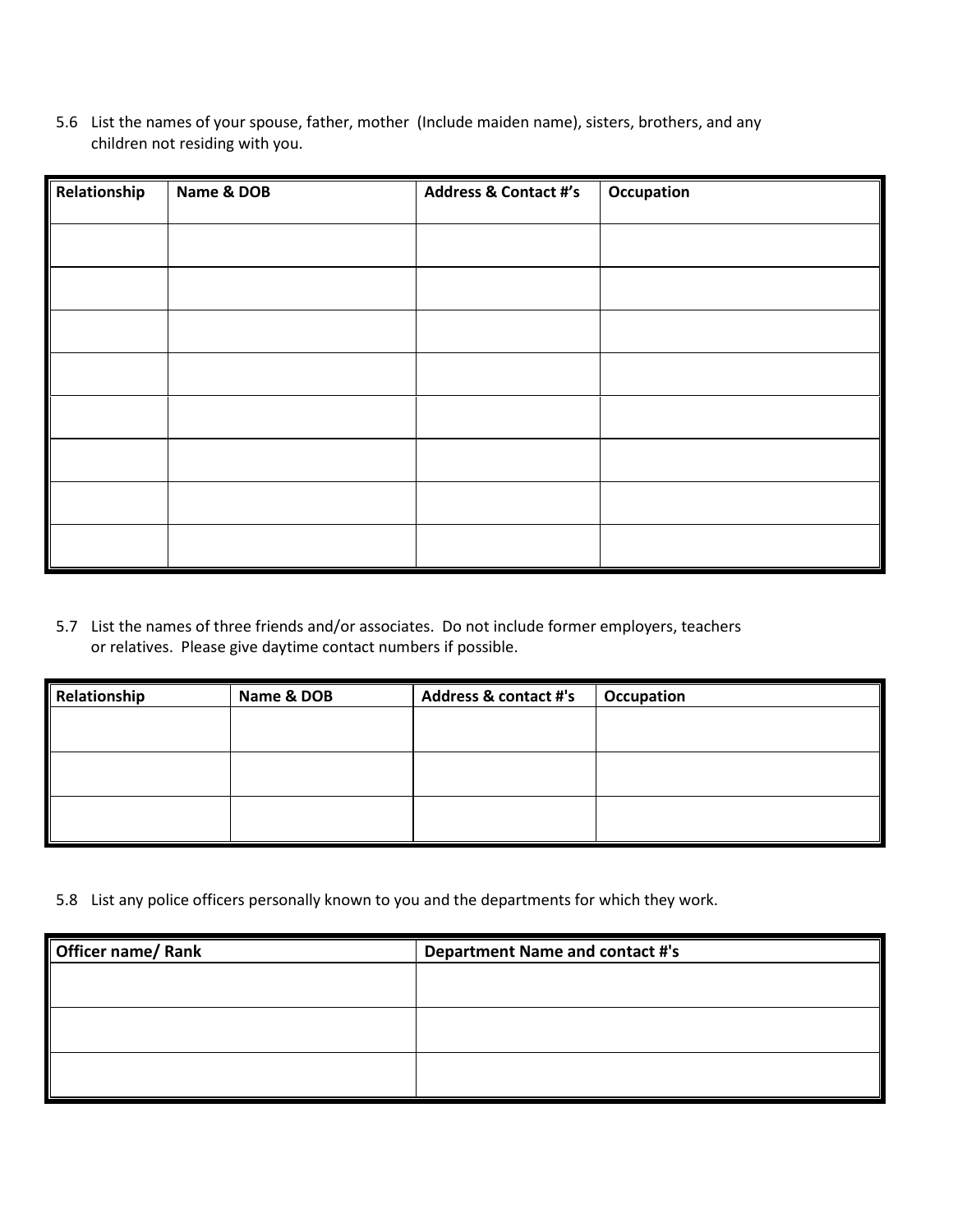## **Section 6: Education**

6.1 List earliest dates for all schools and colleges you have attended. (Type 1 release)

| AME, ADDRESS & CONTACT #'S | <b>DATE FROM &amp; TO</b> | <b>LAST GRADE</b> | <b>DIPLOMA OR</b> | <b>GPA AND</b>      |
|----------------------------|---------------------------|-------------------|-------------------|---------------------|
|                            |                           | <b>OR TERM</b>    | <b>DEGREE</b>     | <b>CREDIT HOURS</b> |
|                            |                           |                   |                   |                     |
|                            |                           |                   |                   |                     |
|                            |                           |                   |                   |                     |
|                            |                           |                   |                   |                     |
|                            |                           |                   |                   |                     |
|                            |                           |                   |                   |                     |
|                            |                           |                   |                   |                     |

| $Pre-Service$ | 6.2. Have you successfully completed the Maine Criminal Justice Academy? Yes $\bigcup_{N=1}^{\infty} N_N$<br>Full Time |
|---------------|------------------------------------------------------------------------------------------------------------------------|
| Class #:      | Date of Graduation:                                                                                                    |
|               | 6.3. Have you successfully completed any other Law Enforcement Academy? Yes $\bigcirc$ NO $\bigcirc$                   |
| Academy Name: | Contact #:                                                                                                             |

6.4. List all licenses, special skills, or special machinery ) (i.e Intoxilyzer, Radar, Office Equipment, etc.) Operating skills you possess.

| License/ Skill/ Machinery | <b>Date of License</b> | <b>License Issued By:</b> |
|---------------------------|------------------------|---------------------------|
|                           |                        |                           |
|                           |                        |                           |
|                           |                        |                           |
|                           |                        |                           |
|                           |                        |                           |
|                           |                        |                           |
|                           |                        |                           |
|                           |                        |                           |
|                           |                        |                           |
|                           |                        |                           |
|                           |                        |                           |

6.5. Have you ever been expelled or suspended from any school, or disciplined by any school official?

Yes  $\bigcirc$  No $\bigcirc$  If yes, give details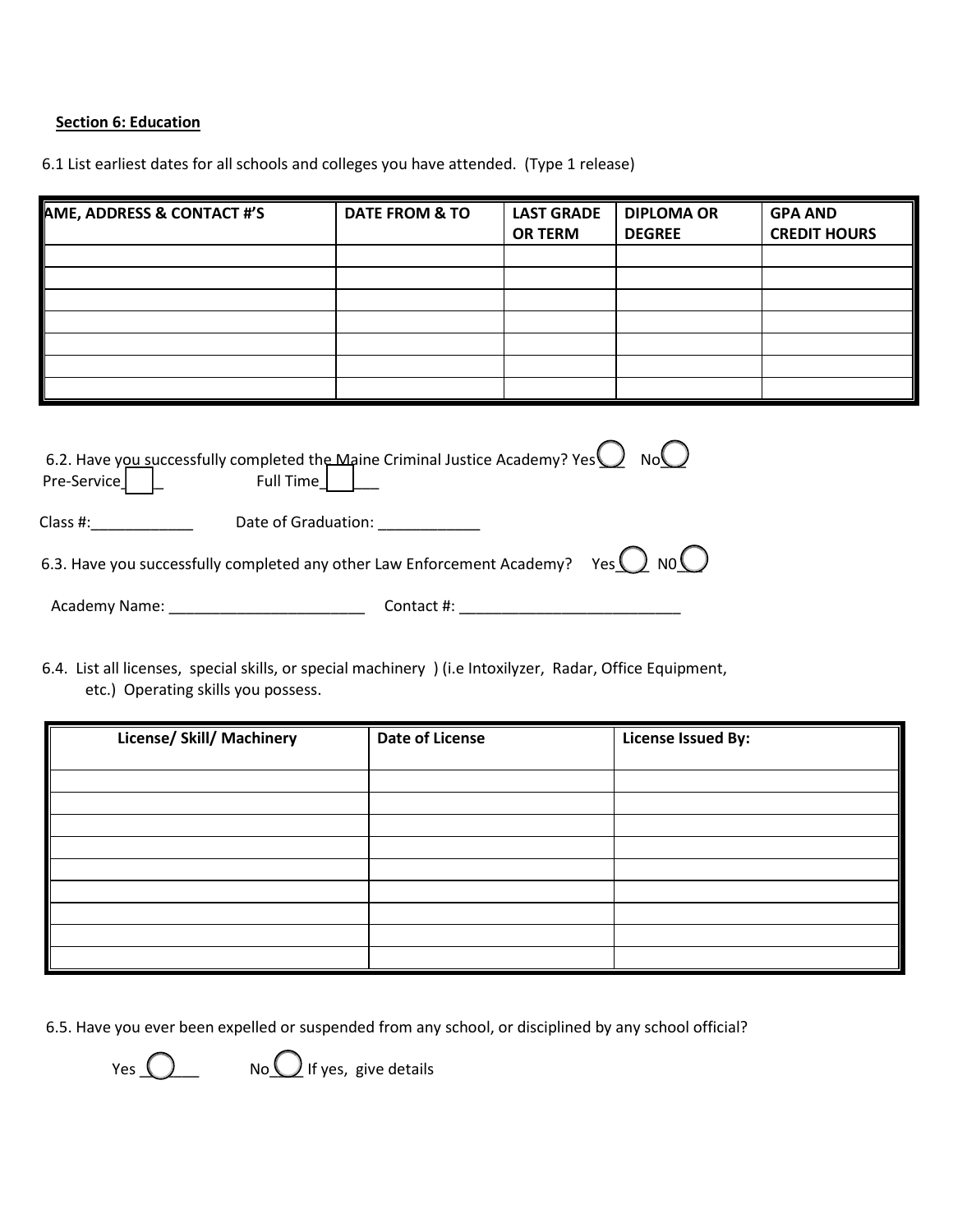List any foreign language in which you have skills and state your proficiency in the skills listed using Fair, 6.6 Average, Excellent.

| LANGUAGE | <b>UNDERSTANDING</b> | <b>READING</b> | <b>WRITING</b> | <b>SPEAKING</b> |
|----------|----------------------|----------------|----------------|-----------------|
|          |                      |                |                |                 |
|          |                      |                |                |                 |
|          |                      |                |                |                 |
|          |                      |                |                |                 |

### **SECTION 7: Military and Selective Service**

7.1. If you are a male and were born after 1960, have you registered with the Selective Service?

No  $\bigcirc$  If yes, selective service number and date \_\_\_\_\_\_\_\_\_\_\_\_\_\_\_\_\_\_\_\_\_\_\_\_\_\_\_\_\_

If No, explain

 $\overline{ }$  $\overline{\phantom{0}}$ 

 $Y_{\text{es}}$ 

7.2. Have you ever served in a military organization of the United States, including ROTC?

| No | If yes, branch of service |
|----|---------------------------|
|----|---------------------------|

| Highest rank | Dates of service |  |
|--------------|------------------|--|
|              |                  |  |

List all medals and decorations awarded: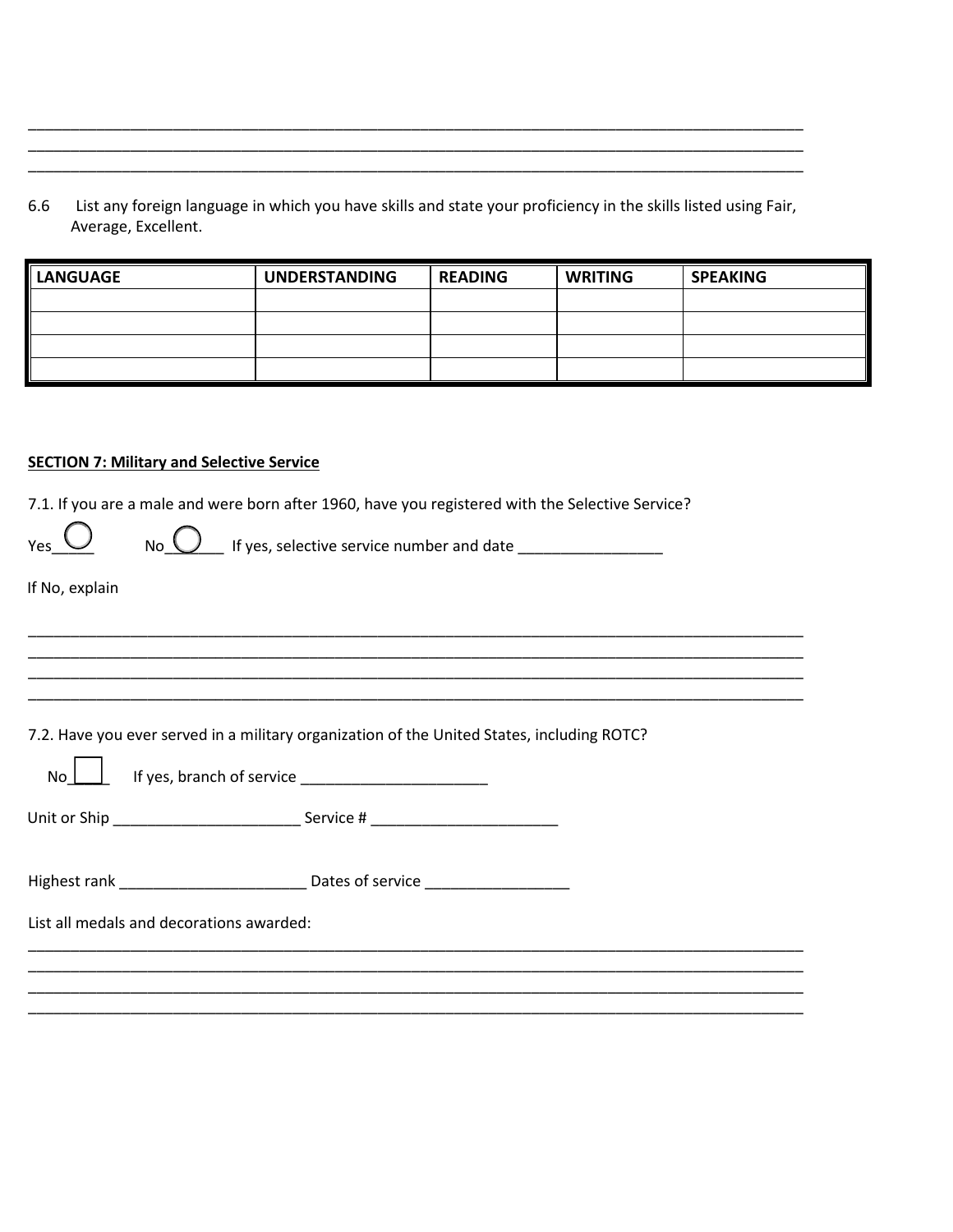## Give period (s) of active service including drafts, enlistments and recalls of service

| <b>TYPE</b>                                                                                                                              | <b>FROM</b> | <b>TO</b> |
|------------------------------------------------------------------------------------------------------------------------------------------|-------------|-----------|
|                                                                                                                                          |             |           |
|                                                                                                                                          |             |           |
|                                                                                                                                          |             |           |
|                                                                                                                                          |             |           |
| 7.4 What is your discharge (s) or separation (s) from the service?<br>Honorable General Honorable Conditions Dishonorable                |             | MedicalL  |
| If other, explain:                                                                                                                       |             |           |
|                                                                                                                                          |             |           |
|                                                                                                                                          |             |           |
|                                                                                                                                          |             |           |
| Has your discharge or separation notice ever been changed or corrected? Yes $\bigcup_{i=1}^{\infty} N_0$ No $\bigcup_{i=1}^{\infty} N_0$ |             |           |
| If yes, explain:                                                                                                                         |             |           |
|                                                                                                                                          |             |           |
|                                                                                                                                          |             |           |
|                                                                                                                                          |             |           |
|                                                                                                                                          |             |           |

7.6. Have you ever been the subject of a court martial, trial, or investigation, or have you ever been the subject of a summary court, deck court, captain's mast, company punishment, or any other disciplinary action?

If yes, provide details:

 $\gamma_{\text{es}}\bigcup_{\text{No}}\bigcup$ 

| <b>DATE</b> | <b>INVESTIGATIVE</b><br><b>AGENCY</b> | <b>CHARGES</b> | <b>DISPOSITION</b> |
|-------------|---------------------------------------|----------------|--------------------|
|             |                                       |                |                    |
|             |                                       |                |                    |
|             |                                       |                |                    |
|             |                                       |                |                    |

7.7. Are you now, or were you ever, an active or inactive member of the Reserve Forces of the United States, any foreign government, or the National Guard?

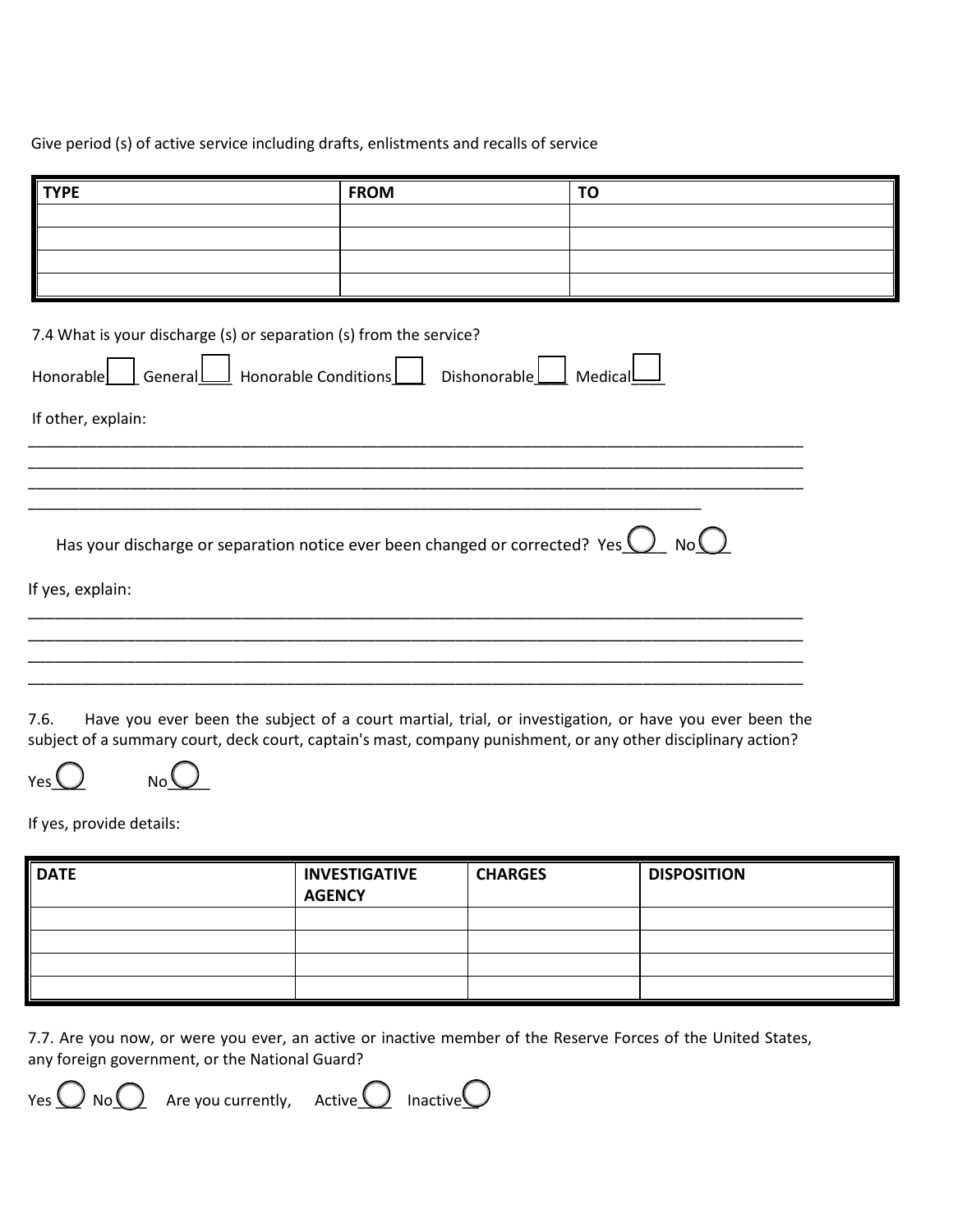7.8. Provide the following if you are an active or inactive member of the Reserve Forces of the United States, any foreign government, or the National Guard?

| Branch _____________________         | Regiment _______________                                                 | Unit _________________ |                    |  |
|--------------------------------------|--------------------------------------------------------------------------|------------------------|--------------------|--|
| Rank _____________________           |                                                                          |                        |                    |  |
|                                      |                                                                          |                        |                    |  |
|                                      |                                                                          |                        |                    |  |
| <b>Section 8: Employment History</b> |                                                                          |                        |                    |  |
|                                      |                                                                          |                        |                    |  |
|                                      |                                                                          |                        |                    |  |
|                                      |                                                                          |                        |                    |  |
|                                      |                                                                          |                        |                    |  |
| Job Duties: and description:         |                                                                          |                        |                    |  |
|                                      |                                                                          |                        |                    |  |
|                                      | 8.2 Can your current employer be contacted prior to a job offer? Yes $Q$ |                        | $_{\sf No}\bigcup$ |  |
| If no, explain:                      |                                                                          |                        |                    |  |
|                                      |                                                                          |                        |                    |  |
|                                      |                                                                          |                        |                    |  |

**If you checked no, please understand that your employer will be contacted should the Old Orchard Beach Police Department make a conditional job offer. Any negative report will be considered in continuing your employment.**

8.3. Are you now engaged in any business as an owner, active or silent, partner, stockholder, corporate officer or director?

 $Yes$  No  $\bigcirc$ 

If yes, give the name of the business and involvement.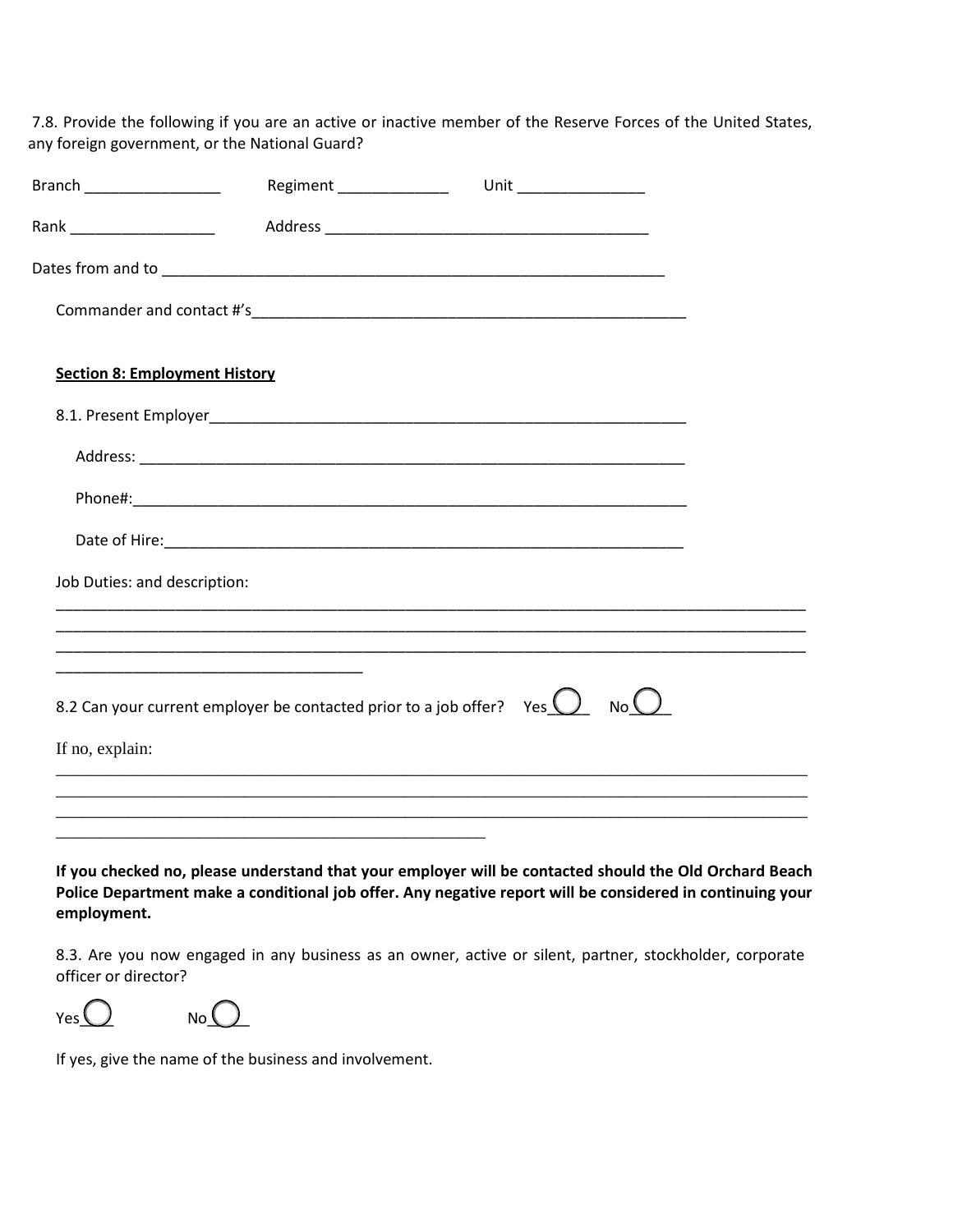8.4 List in chronological order every place you have previously been employed since the age of 15. **Omit none** and give addresses and contact numbers. (Include all part time employment)

\_\_\_\_\_\_\_\_\_\_\_\_\_\_\_\_\_\_\_\_\_\_\_\_\_\_\_\_\_\_\_\_\_\_\_\_\_\_\_\_\_\_\_\_\_\_\_\_\_\_\_\_\_\_\_\_\_\_\_\_\_\_\_\_\_\_\_\_\_\_\_\_\_\_\_\_\_\_\_\_\_\_\_\_ \_\_\_\_\_\_\_\_\_\_\_\_\_\_\_\_\_\_\_\_\_\_\_\_\_\_\_\_\_\_\_\_\_\_\_\_\_\_\_\_\_\_\_\_\_\_\_\_\_\_\_\_\_\_\_\_\_\_\_\_\_\_\_\_\_\_\_\_\_\_\_\_\_\_\_\_\_\_\_\_\_\_\_\_ \_\_\_\_\_\_\_\_\_\_\_\_\_\_\_\_\_\_\_\_\_\_\_\_\_\_\_\_\_\_\_\_\_\_\_\_\_\_\_\_\_\_\_\_\_\_\_\_\_\_\_\_\_\_\_\_\_\_\_\_\_\_\_\_\_\_\_\_\_\_\_\_\_\_\_\_\_\_\_\_\_\_\_\_

| <b>DATES</b><br>FROM/TO<br>(MO/YR) | <b>NAME ADDRESS OF</b><br><b>EMPLOYER</b> | <b>CONTACT</b><br><b>NUMBERS</b> | <b>IMMEDIATE</b><br><b>SUPERVISOR</b> | <b>REASON FOR LEAVING</b> |
|------------------------------------|-------------------------------------------|----------------------------------|---------------------------------------|---------------------------|
|                                    |                                           |                                  |                                       |                           |
|                                    |                                           |                                  |                                       |                           |
|                                    |                                           |                                  |                                       |                           |
|                                    |                                           |                                  |                                       |                           |
|                                    |                                           |                                  |                                       |                           |
|                                    |                                           |                                  |                                       |                           |
|                                    |                                           |                                  |                                       |                           |
|                                    |                                           |                                  |                                       |                           |
|                                    |                                           |                                  |                                       |                           |
|                                    |                                           |                                  |                                       |                           |

|  |  | 8.5 Were you ever discharged, terminated, fired or forced to resign from any employment?<br>Yes $\bigcirc$ No $\bigcirc$ |
|--|--|--------------------------------------------------------------------------------------------------------------------------|

| EMPLOYER | <b>DATE</b> | <b>EXPLAIN CIRCUMSTANCES</b> |
|----------|-------------|------------------------------|
|          |             |                              |
|          |             |                              |
|          |             |                              |
|          |             |                              |
|          |             |                              |
|          |             |                              |
|          |             |                              |
|          |             |                              |
|          |             |                              |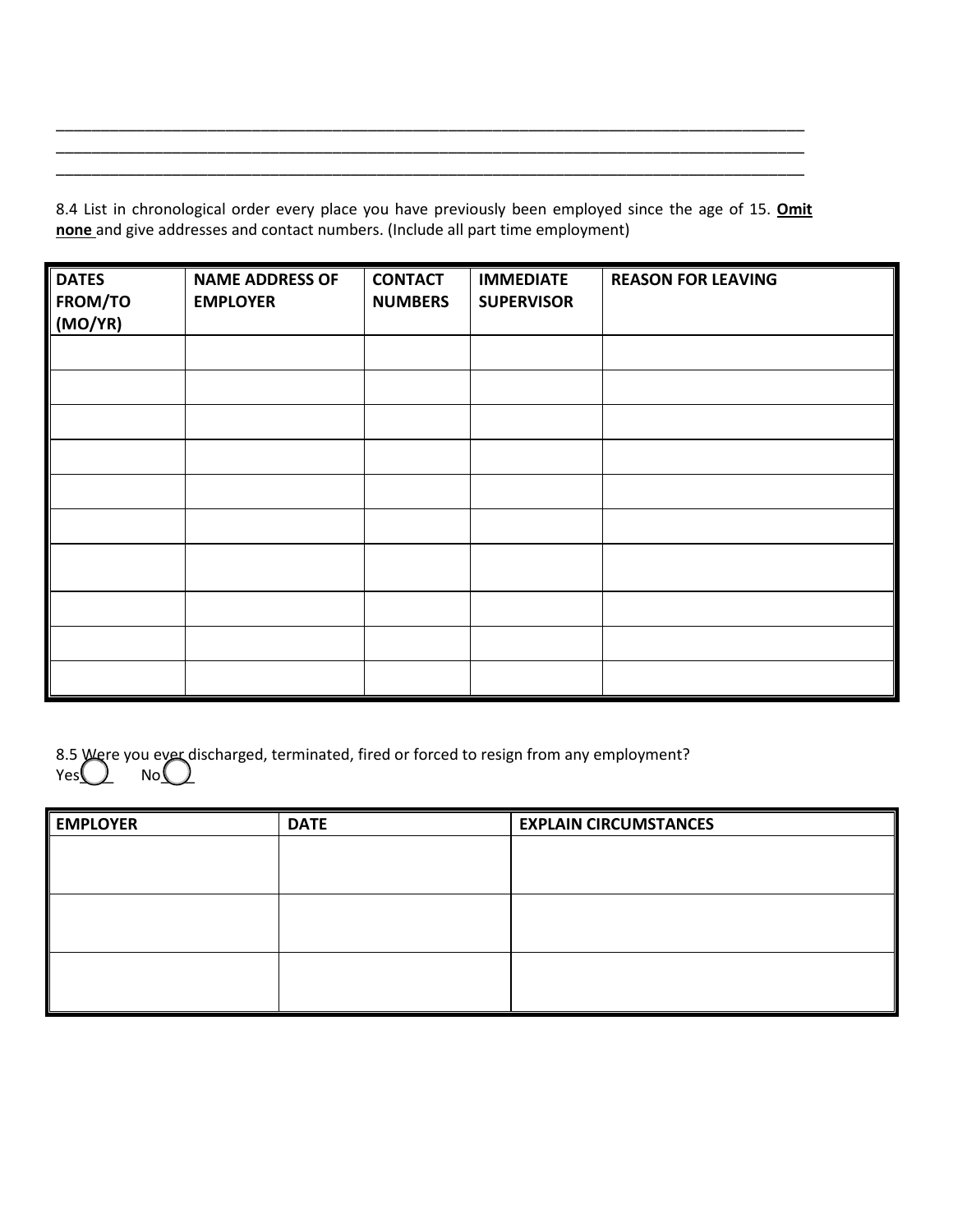8.6 Were you ever subjected to disciplinary action in connection with any employment?

 $Yes$   $No$   $No$   $\bigcup$ 

| <b>EMPLOYER</b> | <b>DATE</b> | <b>EXPLAIN CIRCUMSTANCE</b> |
|-----------------|-------------|-----------------------------|
|                 |             |                             |
|                 |             |                             |
|                 |             |                             |
|                 |             |                             |
|                 |             |                             |

8.7 Have you ever possessed a professional or occupational license, permit, or certificate? (Include Copies)

\_\_\_\_\_\_\_\_\_\_\_\_\_\_\_\_\_\_\_\_\_\_\_\_\_\_\_\_\_\_\_\_\_\_\_\_\_\_\_\_\_\_\_\_\_\_\_\_\_\_\_\_\_\_\_\_\_\_\_\_\_\_\_\_\_\_\_\_\_\_\_\_\_\_\_\_\_\_\_\_\_\_\_\_ \_\_\_\_\_\_\_\_\_\_\_\_\_\_\_\_\_\_\_\_\_\_\_\_\_\_\_\_\_\_\_\_\_\_\_\_\_\_\_\_\_\_\_\_\_\_\_\_\_\_\_\_\_\_\_\_\_\_\_\_\_\_\_\_\_\_\_\_\_\_\_\_\_\_\_\_\_\_\_\_\_\_\_\_

Yes  $\bigcup_{N \in \mathcal{N}} N$ 

\_\_\_\_\_\_\_\_\_\_\_\_\_\_\_\_\_\_\_\_\_\_\_\_\_\_\_\_\_\_\_\_\_\_\_\_\_\_\_\_\_\_\_\_\_\_\_\_

If yes, give details:

8.8 List any professional and/or social organizations of which you are a member or have applied to for membership:

| <b>STATUS:</b><br><b>APPLYING</b> | <b>MEMBER</b> | <b>ORGANIZATION</b> | <b>ADDRESS &amp;</b><br><b>CONTACT #'S</b> | <b>DATES OF</b><br><b>MEMBERSHIP</b> |
|-----------------------------------|---------------|---------------------|--------------------------------------------|--------------------------------------|
|                                   |               |                     |                                            |                                      |
|                                   |               |                     |                                            |                                      |
|                                   |               |                     |                                            |                                      |
|                                   |               |                     |                                            |                                      |
|                                   |               |                     |                                            |                                      |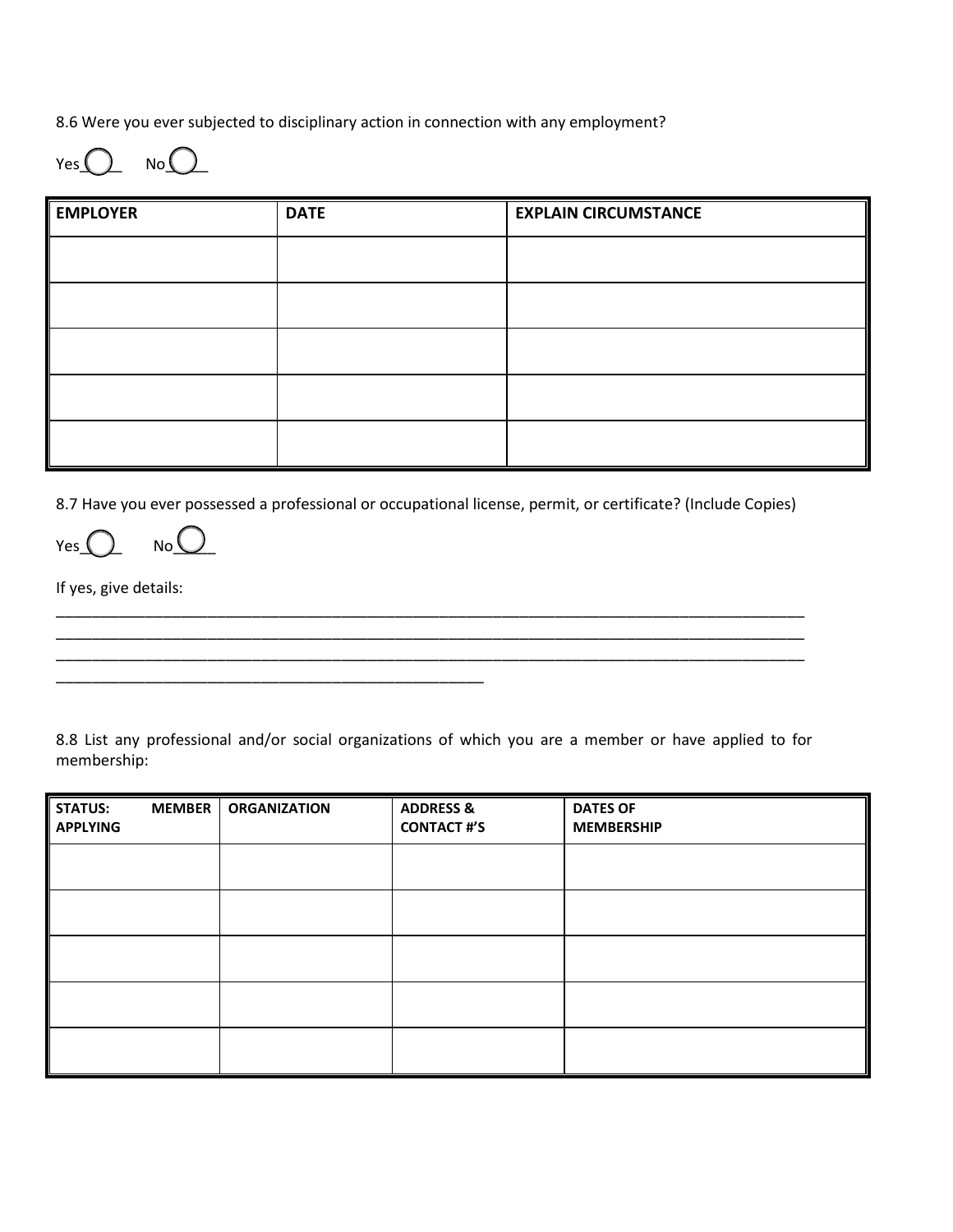## **QUESTIONS 8.9, 8.10, AND 8.11 ARE POLICE OFFICER AND DISPATCHER CANADIDATES ONLY**

8.9 List any law enforcement agency to which you have applied for employment including the Old Orchard Beach Police Department:

| <b>DATE</b> | <b>POLICE DEPARTMENT NAME &amp;</b><br><b>CONTACT#</b> | <b>PRESENT 'STATUS</b> |
|-------------|--------------------------------------------------------|------------------------|
|             |                                                        |                        |
|             |                                                        |                        |
|             |                                                        |                        |
|             |                                                        |                        |

| 8.10 Have you ever submitted to a pre-employment polygraph exam? Yes $\bigcirc$ No $\bigcirc$ |  |  |
|-----------------------------------------------------------------------------------------------|--|--|
|                                                                                               |  |  |

| <b>DATE</b> | POLICE DEPARTMENT NAME CONTACT   REASON WHY<br># |  |
|-------------|--------------------------------------------------|--|
|             |                                                  |  |
|             |                                                  |  |
|             |                                                  |  |

| 8.11 Have you ever been turned down for employment by a law enforcement agency: |
|---------------------------------------------------------------------------------|
| Yes() No()                                                                      |

| <b>DATE</b> | POLICE DEPARTMENT NAME ADDRESS AND CONTACT   REASON WHY<br>Ħ |  |
|-------------|--------------------------------------------------------------|--|
|             |                                                              |  |
|             |                                                              |  |
|             |                                                              |  |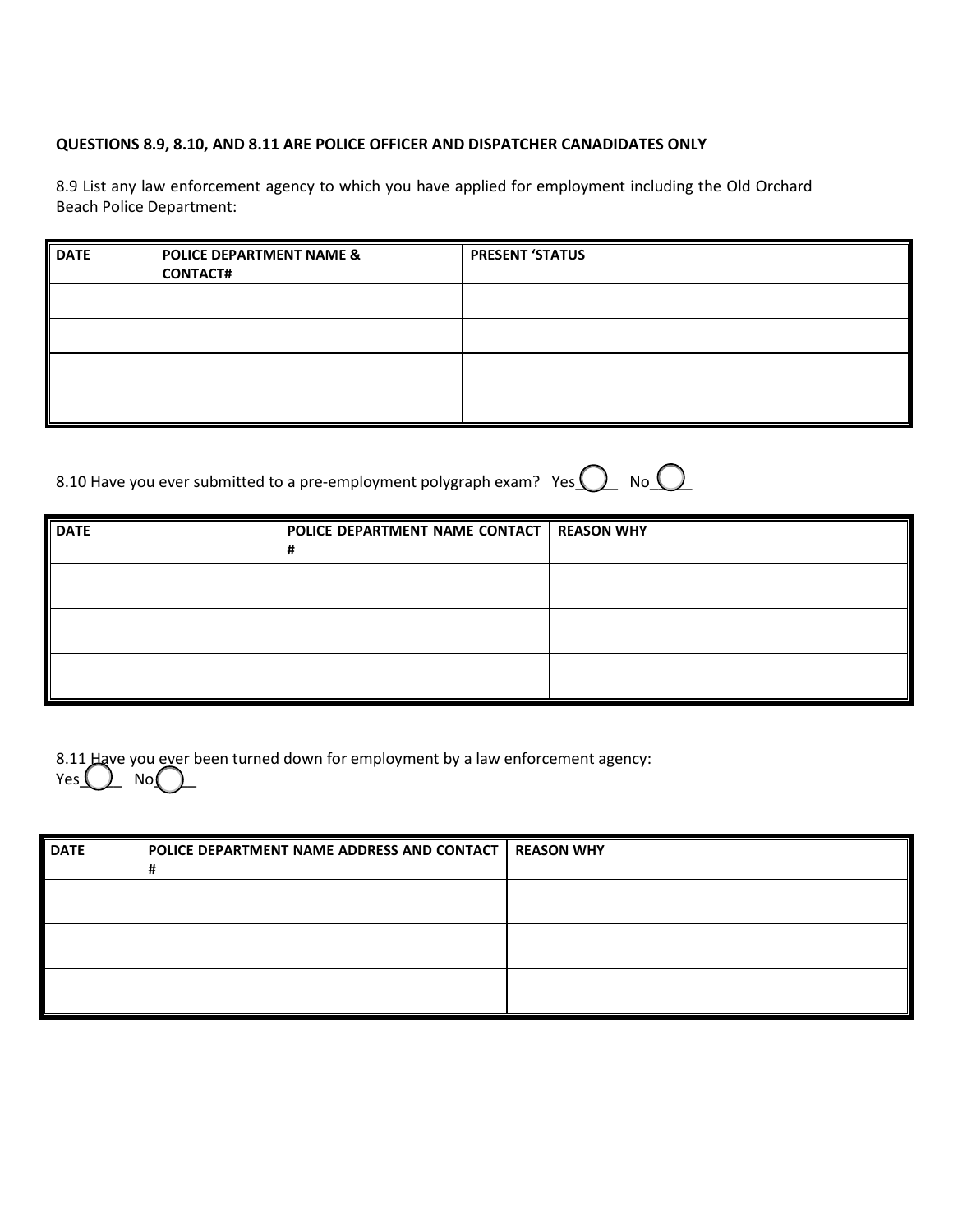### **Section 9: Financial History**

9.1. What is your present hourly/ weekly salary? \_\_\_\_\_\_\_\_\_\_\_\_\_\_\_\_\_\_\_\_\_\_\_\_\_\_\_\_\_\_\_

|                            | 9.2. Do you have any other source of income other than your principal occupation? |
|----------------------------|-----------------------------------------------------------------------------------|
| Yes $\bigcap$ No $\bigcup$ |                                                                                   |

If yes, provide details to include source and amount of income:

9.3. List any real estate owned by you or your spouse:

| <b>ADDRESS</b> | <b>VALUE</b> | <b>LOAN AMOUNT</b> | <b>MONTHLY PAYMENY</b> |  |
|----------------|--------------|--------------------|------------------------|--|
|                |              |                    |                        |  |
|                |              |                    |                        |  |
|                |              |                    |                        |  |
|                |              |                    |                        |  |
|                |              |                    |                        |  |
|                |              |                    |                        |  |

\_\_\_\_\_\_\_\_\_\_\_\_\_\_\_\_\_\_\_\_\_\_\_\_\_\_\_\_\_\_\_\_\_\_\_\_\_\_\_\_\_\_\_\_\_\_\_\_\_\_\_\_\_\_\_\_\_\_\_\_\_\_\_\_\_\_\_\_\_\_\_\_\_\_\_\_\_\_\_\_\_\_\_\_ \_\_\_\_\_\_\_\_\_\_\_\_\_\_\_\_\_\_\_\_\_\_\_\_\_\_\_\_\_\_\_\_\_\_\_\_\_\_\_\_\_\_\_\_\_\_\_\_\_\_\_\_\_\_\_\_\_\_\_\_\_\_\_\_\_\_\_\_\_\_\_\_\_\_\_\_\_\_\_\_\_\_\_\_ \_\_\_\_\_\_\_\_\_\_\_\_\_\_\_\_\_\_\_\_\_\_\_\_\_\_\_\_\_\_\_\_\_\_\_\_\_\_\_\_\_\_\_\_\_\_\_\_\_\_\_\_\_\_\_\_\_\_\_\_\_\_\_\_\_\_\_\_\_\_\_\_\_\_\_\_\_\_\_\_\_\_\_\_

9.4. List all checking, savings, money market accounts with any bank institution in your name:

| INSTITUTION NAME, ADDRESS AND CONTACT ACCOUNT #<br>$#^{\prime}S$ | <b>BALANCE</b> |
|------------------------------------------------------------------|----------------|
|                                                                  |                |

9.5. List any outstanding loans of any type and indebtedness to any individual, company or others to include rent payments, mortgages, vehicle and student loans, charges, accounts, credit cards, and any other debts or payments.

| <b>Type (Credit</b><br>Card loan,<br>Mortgage etc) | Name address and $ $ Account #<br>$#^{\prime}$ s<br>of<br>contact<br>creditor | <b>Total Balance</b> | <b>Monthly Payment</b> |
|----------------------------------------------------|-------------------------------------------------------------------------------|----------------------|------------------------|
|                                                    |                                                                               |                      |                        |
|                                                    |                                                                               |                      |                        |
|                                                    |                                                                               |                      |                        |
|                                                    |                                                                               |                      |                        |
|                                                    |                                                                               |                      |                        |
|                                                    |                                                                               |                      |                        |
|                                                    |                                                                               |                      |                        |
|                                                    |                                                                               |                      |                        |
|                                                    |                                                                               |                      |                        |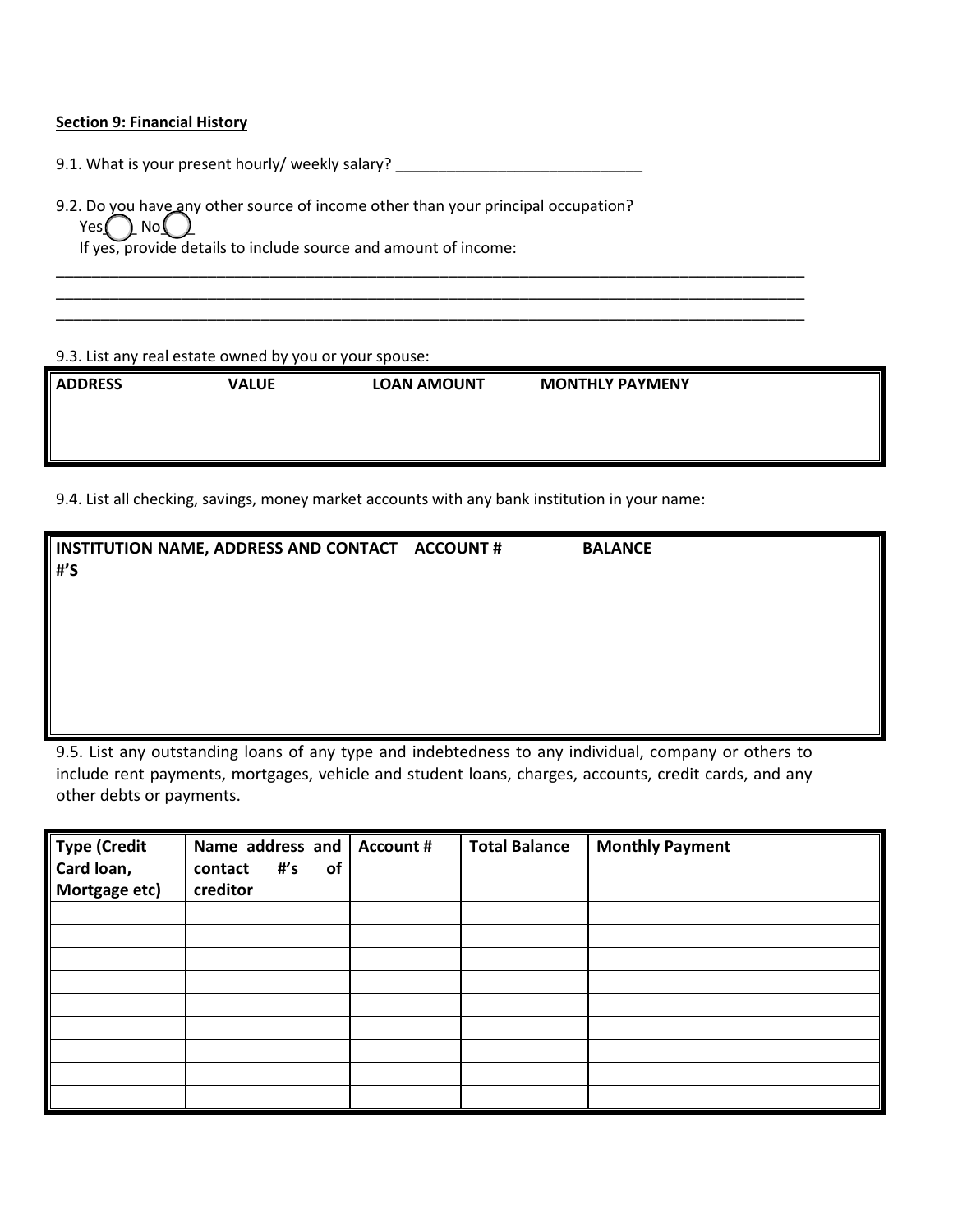| 9.6. Have you ever defaulted on a student loan? Yes $\bigcup$ No $\bigcirc$<br>If yes, explain:                                             |
|---------------------------------------------------------------------------------------------------------------------------------------------|
|                                                                                                                                             |
| 9.7. Have you filed for, or declared bankruptcy, had repossessions, been placed into a collection agency or<br>filed for wage earners plan? |
| $No$ $\left($ $\right)$ If yes, explain:<br>Yes <sup>1</sup>                                                                                |
|                                                                                                                                             |
| 9.8. Have you ever had your wages garnished for any reason (non-payment of child support, IRS etc.)?<br>If yes, explain:<br>No<br>Yes       |
|                                                                                                                                             |
|                                                                                                                                             |

## **Section 10: Litigation**

10.1. Have you or your spouse ever been a party to a civil action or proceeding in this state or elsewhere, or have you been named in a notice of claim that you may be a defendant in a civil action or proceeding?



 $Yes \t\cup$  No $\bigcirc$  If yes, explain:

| Date | Court address &<br>contact # | Docket # | Action /<br>Proceeding | As a plaintiff<br>Defendant, Pettioner<br>(ETC) | Court Disposition |
|------|------------------------------|----------|------------------------|-------------------------------------------------|-------------------|
|      |                              |          |                        |                                                 |                   |
|      |                              |          |                        |                                                 |                   |
|      |                              |          |                        |                                                 |                   |
|      |                              |          |                        |                                                 |                   |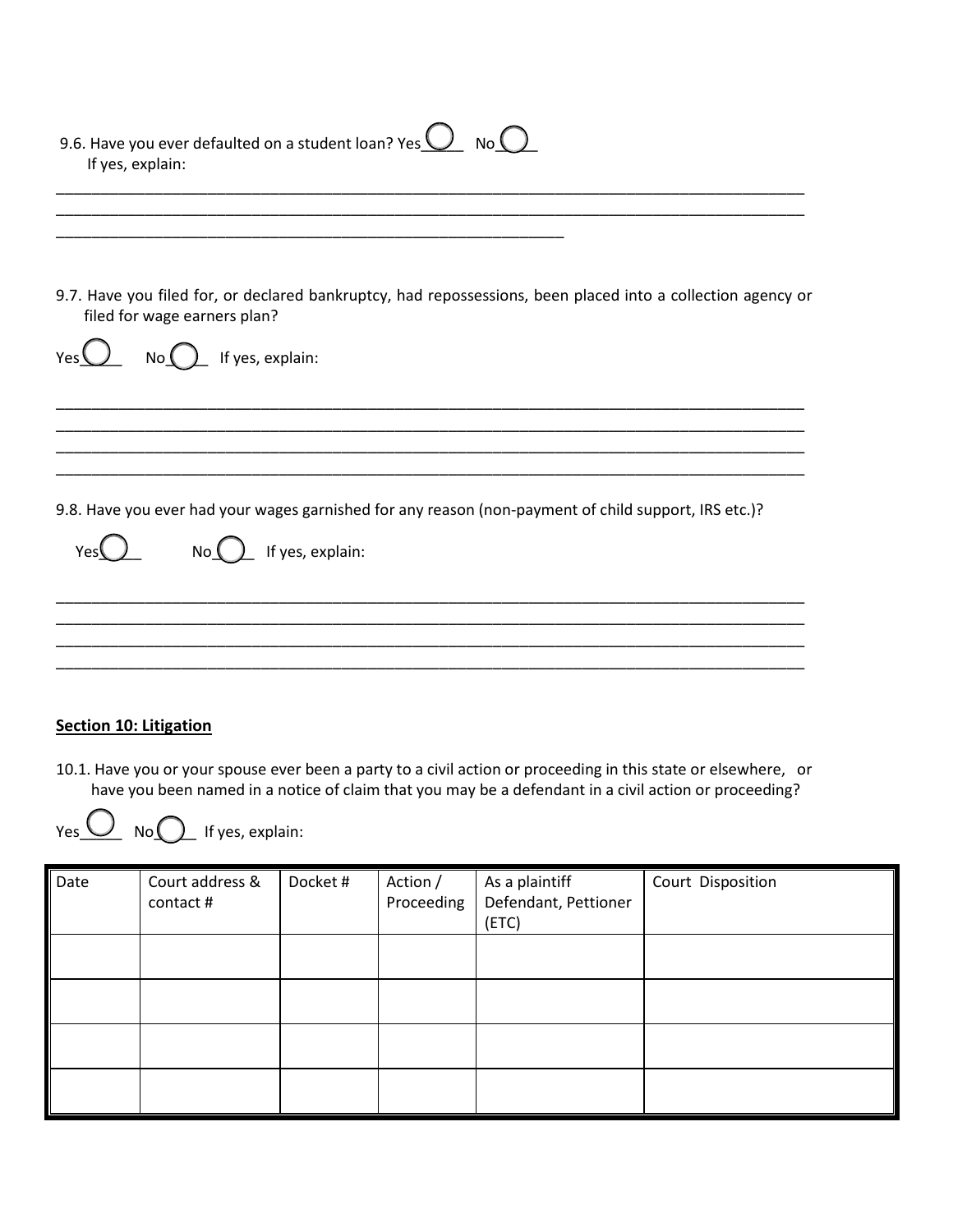| 10.2. Have you ever been named as a defendant in a criminal proceeding? |  |
|-------------------------------------------------------------------------|--|
| If yes, Please explain:                                                 |  |



| Date | Location | Docket # | Agency bringing charges, offense and<br>Offense # | <b>Court disposition</b> |
|------|----------|----------|---------------------------------------------------|--------------------------|
|      |          |          |                                                   |                          |
|      |          |          |                                                   |                          |
|      |          |          |                                                   |                          |
|      |          |          |                                                   |                          |
|      |          |          |                                                   |                          |

10.3. Have you ever been the subject of a criminal investigation by any law enforcement agency? This includes any arrests not resulting in criminal charges, detentions, missing person reports and any criminal charges that were expunged. (Include police and court records if available).

 $Yes$  No  $\bigcirc$ 

| Date | Crime | <b>Agency and contact information</b> | Outcome |
|------|-------|---------------------------------------|---------|
|      |       |                                       |         |
|      |       |                                       |         |
|      |       |                                       |         |
|      |       |                                       |         |
|      |       |                                       |         |
|      |       |                                       |         |
|      |       |                                       |         |
|      |       |                                       |         |
|      |       |                                       |         |
|      |       |                                       |         |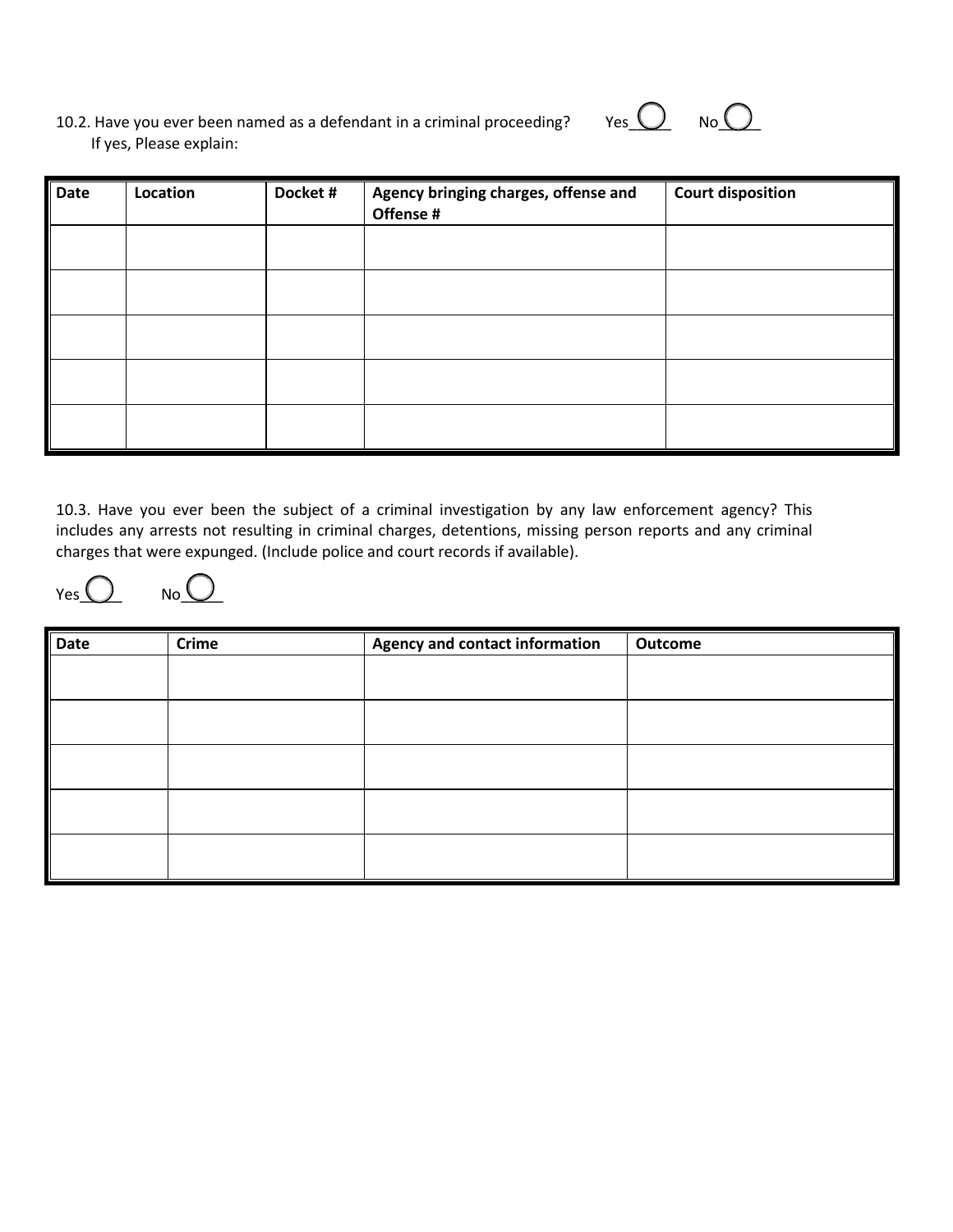## **SECTION 11: Drivers license and Motor vehicle history**

| <b>State</b>                                                                                                                     |     | License #        | <b>Type of License</b> |                                                                                | <b>Permission, Restrictions &amp; Expiration date</b>                                                        |                |  |  |
|----------------------------------------------------------------------------------------------------------------------------------|-----|------------------|------------------------|--------------------------------------------------------------------------------|--------------------------------------------------------------------------------------------------------------|----------------|--|--|
|                                                                                                                                  |     |                  |                        |                                                                                |                                                                                                              |                |  |  |
|                                                                                                                                  |     |                  |                        |                                                                                |                                                                                                              |                |  |  |
|                                                                                                                                  |     |                  |                        |                                                                                |                                                                                                              |                |  |  |
|                                                                                                                                  |     |                  |                        |                                                                                |                                                                                                              |                |  |  |
|                                                                                                                                  |     |                  |                        |                                                                                |                                                                                                              |                |  |  |
|                                                                                                                                  |     |                  |                        |                                                                                |                                                                                                              |                |  |  |
|                                                                                                                                  |     |                  |                        |                                                                                |                                                                                                              |                |  |  |
|                                                                                                                                  |     |                  |                        |                                                                                |                                                                                                              |                |  |  |
|                                                                                                                                  |     |                  |                        |                                                                                |                                                                                                              |                |  |  |
| No $\bigcup$ If yes, explain:<br>11.2 Has your right to register a motor vehicle ever been suspended? Yes $\left( \quad \right)$ |     |                  |                        |                                                                                |                                                                                                              |                |  |  |
|                                                                                                                                  |     |                  |                        |                                                                                |                                                                                                              |                |  |  |
|                                                                                                                                  |     |                  |                        |                                                                                |                                                                                                              |                |  |  |
|                                                                                                                                  |     |                  |                        |                                                                                |                                                                                                              |                |  |  |
| Yes I                                                                                                                            | No  |                  | If yes, explain:       |                                                                                | 11.3 Has your drivers license or other vehicles operator's license ever been revoked or suspended?           |                |  |  |
|                                                                                                                                  |     |                  |                        |                                                                                |                                                                                                              |                |  |  |
|                                                                                                                                  |     |                  |                        |                                                                                |                                                                                                              |                |  |  |
|                                                                                                                                  |     |                  |                        |                                                                                |                                                                                                              |                |  |  |
|                                                                                                                                  |     |                  |                        |                                                                                |                                                                                                              |                |  |  |
| 11.4 If your license has ever been revoked or suspended, was it restored? Yes $\bigcirc$ No $\bigcirc$                           |     |                  |                        |                                                                                |                                                                                                              |                |  |  |
|                                                                                                                                  |     |                  |                        |                                                                                | 11.5 Have you ever received a summons, citation or other traffic ticket for violation of the traffic laws of |                |  |  |
|                                                                                                                                  |     |                  |                        | this or any other state or county? (This does not include parking violations). |                                                                                                              |                |  |  |
|                                                                                                                                  | NO  |                  |                        |                                                                                |                                                                                                              |                |  |  |
| Yes                                                                                                                              |     | If yes, explain: |                        |                                                                                |                                                                                                              |                |  |  |
|                                                                                                                                  |     |                  |                        |                                                                                |                                                                                                              |                |  |  |
| <b>Date</b>                                                                                                                      | Age | <b>Offense</b>   |                        | Location                                                                       | <b>Agency</b>                                                                                                | <b>Outcome</b> |  |  |

11.1. List all current and past drivers' licenses held by you in Maine or other location

**Date Age Offense Location Agency Outcome**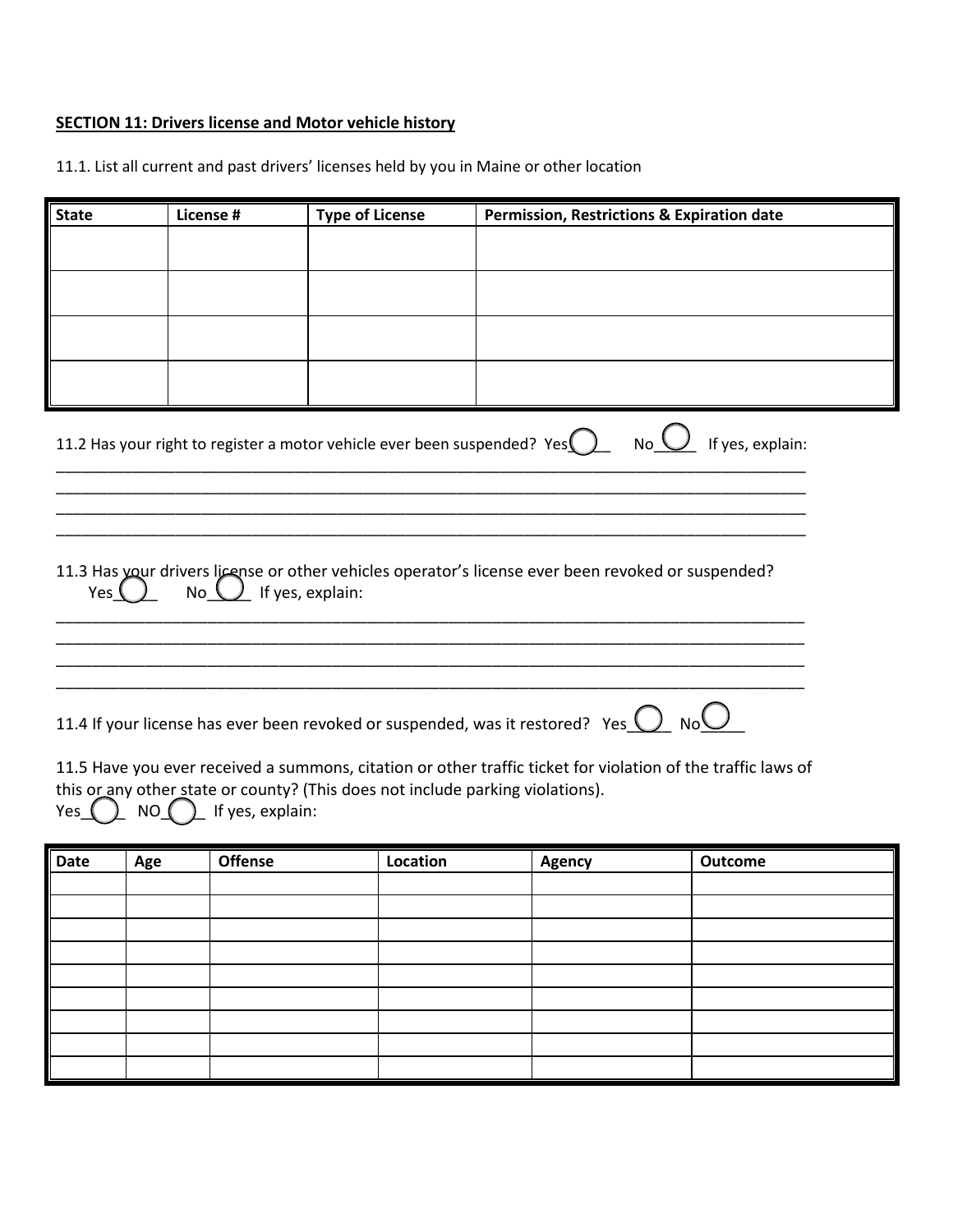| 11.6 Have you ever been involved in a motor vehicle accident? Yes $\bigcirc$ No $\bigcirc$ If yes, explain: |  |  |
|-------------------------------------------------------------------------------------------------------------|--|--|

| Date | Location | <b>Investigating Agency</b> |  |
|------|----------|-----------------------------|--|
|      |          |                             |  |
|      |          |                             |  |
|      |          |                             |  |
|      |          |                             |  |
|      |          |                             |  |

11.7. Have you ever been in a motor vehicle accident and not reported it to law enforcement agency?

\_\_\_\_\_\_\_\_\_\_\_\_\_\_\_\_\_\_\_\_\_\_\_\_\_\_\_\_\_\_\_\_\_\_\_\_\_\_\_\_\_\_\_\_\_\_\_\_\_\_\_\_\_\_\_\_\_\_\_\_\_\_\_\_\_\_\_\_\_\_\_\_\_\_\_\_\_\_\_\_\_\_\_\_ \_\_\_\_\_\_\_\_\_\_\_\_\_\_\_\_\_\_\_\_\_\_\_\_\_\_\_\_\_\_\_\_\_\_\_\_\_\_\_\_\_\_\_\_\_\_\_\_\_\_\_\_\_\_\_\_\_\_\_\_\_\_\_\_\_\_\_\_\_\_\_\_\_\_\_\_\_\_\_\_\_\_\_\_

| _________________ |
|-------------------|

11.8 List all motor vehicles listed in your name or joint ownership, or which you drive on a regular basis.

| 11.9. Has your insurance ever been revoked or refused? Yes $\bigcirc$ No $\bigcirc$ If yes, explain |  |  |  |  |  |  |  |
|-----------------------------------------------------------------------------------------------------|--|--|--|--|--|--|--|
|                                                                                                     |  |  |  |  |  |  |  |
|                                                                                                     |  |  |  |  |  |  |  |

12.1 Do you have any current or previous permits to carry concealed firearms by any issuing authority?

 $Yes$  No $\Omega$  If yes, explain:

 $Yes \t\cup \tNo \t\cup \tIf yes, explain$ 

| Dates from and To $\vert$ Permit # | <b>Issuing State &amp; Authority</b> |
|------------------------------------|--------------------------------------|
|                                    |                                      |
|                                    |                                      |
|                                    |                                      |
|                                    |                                      |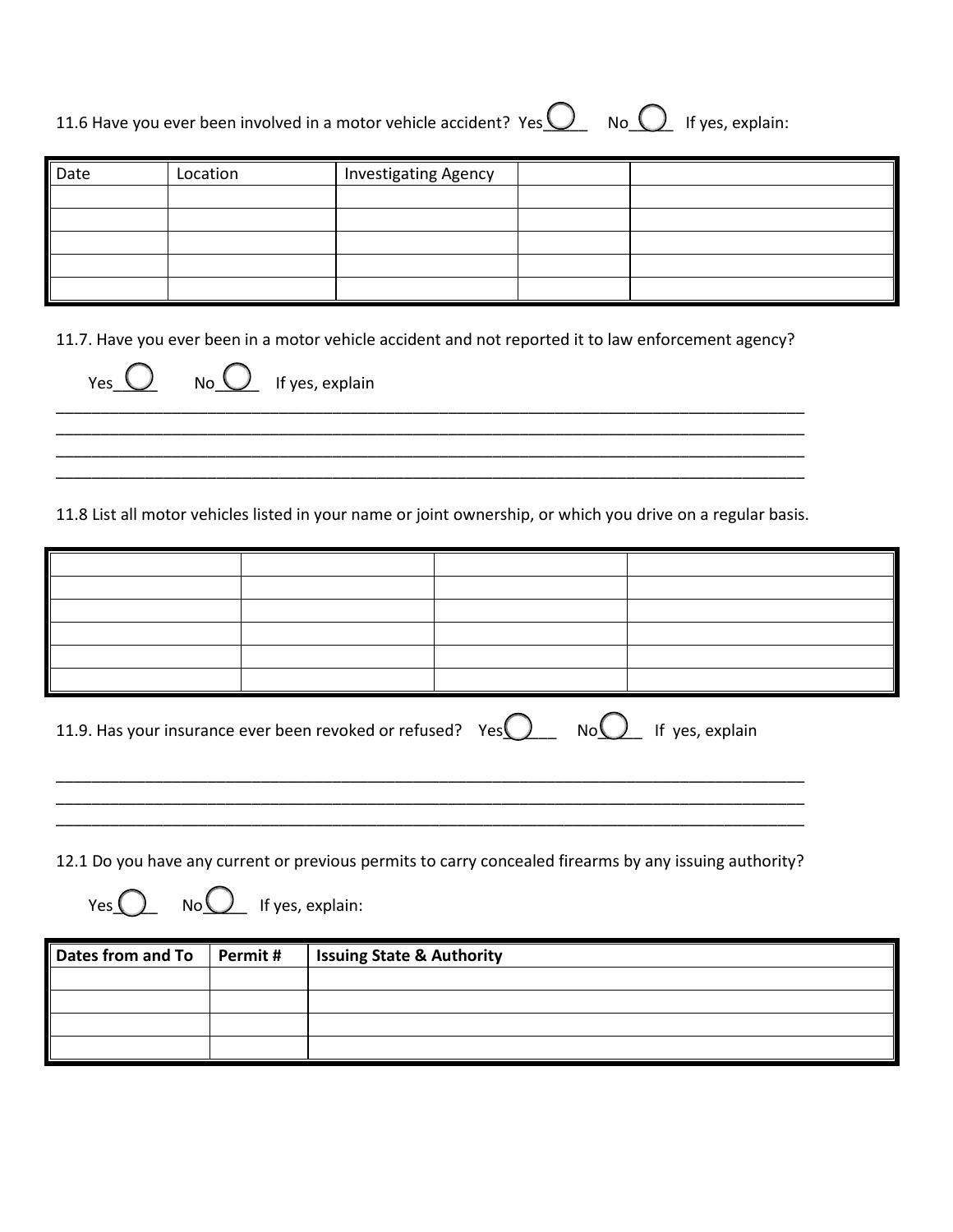# Old Orchard Beach Police Department<br>MANDATORY QUESTIONNAIRE

**MUST** be completed and submitted with application

Name: (please print)

**READ AND ANSWER EVERY QUESTION:** A candidate shall be rejected who has intentionally made a false statement of a material fact, practiced or attempted to practice any deception or fraud in his/her application, examination or in securing his/her eligibility for appointment. All information on this form will be subject to review for truthfulness and integrity during a polygraph examination. (Check Yes or No)

| 1. Have you sold, purchased or offered for sale any illegal drug?                                         | Yes |        |
|-----------------------------------------------------------------------------------------------------------|-----|--------|
| 2. Have you induced or attempted to induce another<br>person in the use of illegal drugs?                 | Yes | No (   |
| 3. Have you used cannabis, marijuana, hash, hash oil<br>or any of its derivatives in the last six months? |     | Yes No |
| Explain any "yes" answer, giving dates:                                                                   |     |        |
|                                                                                                           |     |        |
|                                                                                                           |     |        |
|                                                                                                           |     |        |
|                                                                                                           |     |        |
|                                                                                                           |     |        |
|                                                                                                           |     |        |

Have you ever used any of the following other than those prescribed for you while under the care of a physician?

| <b>DRUG</b>                                              | <b>SLANG NAME</b>               | Check YES OR<br><b>NO</b> |     | IF YES, LIST<br><b>NUMBER OF</b><br><b>TIMES USED</b> | IF YES, LIST<br><b>LAST DATE</b><br><b>USED</b> |
|----------------------------------------------------------|---------------------------------|---------------------------|-----|-------------------------------------------------------|-------------------------------------------------|
| Cocaine, crack<br>Freebase, or any<br>Cocaine derivative | Snow, blow, nose<br>Candy, toot | YES <sub>I</sub>          | NO( |                                                       |                                                 |
| <b>LSD</b>                                               | Acid                            | YES (                     | NO  |                                                       |                                                 |
| <b>PCP</b>                                               | Angel Dust                      | <b>YES</b>                | NO( |                                                       |                                                 |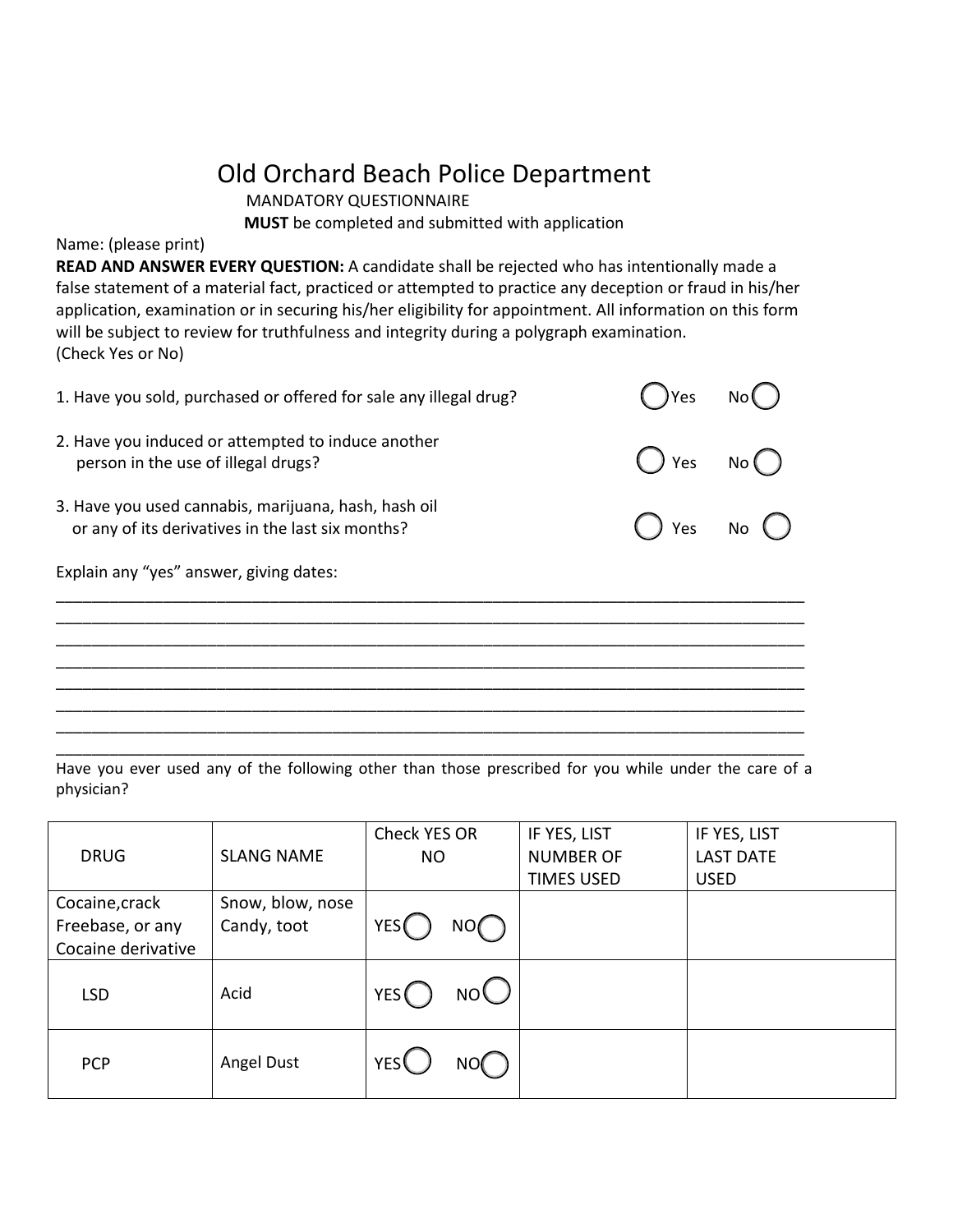| Drug                | Slang                                        |                  | Check yes or no | If yes, List<br>Number of times | If yes, List last date<br>used |  |
|---------------------|----------------------------------------------|------------------|-----------------|---------------------------------|--------------------------------|--|
| Opium               |                                              | YES (            | NO (            |                                 |                                |  |
| Heroin              | Horse Smack,<br>red eagle,<br>monkey         | YES <sub>(</sub> | NO (            |                                 |                                |  |
| Psilocybin          | Mushrooms,<br>schrooms                       | YES (            | NO <sub>(</sub> |                                 |                                |  |
| Mdma                | XTC, Ecstasy                                 | YES <sup>(</sup> | NO(             |                                 |                                |  |
| <b>Barbiturates</b> | Barbs, downers<br>Yellow jackets<br>Phennies | YES (            | NO (            |                                 |                                |  |
| Amphetamines        | Bennies, dexies<br>Speed                     | YES (            | NO(             |                                 |                                |  |
| Inhalants           | Glue, gasoline<br>Poppers, rush              | YES(             | NO              |                                 |                                |  |
| Quaaludes           | Ludes, downers                               | YES(             | NO <sub>(</sub> |                                 |                                |  |
| Methamphetamine     | Crank, crystal, ice                          | YES <sub>(</sub> | NO.             |                                 |                                |  |
| Steroids            | Human<br>performance<br>Drugs, anabolics     | YES <sup>(</sup> | NO(             |                                 |                                |  |
| Marijuana           | Grass, weed,<br>Herb, smoke                  | YES <sub>(</sub> | NO <sub>(</sub> |                                 |                                |  |
| Hashish             | Hash, THC                                    | <b>YES</b>       | NO              |                                 |                                |  |
| Other (Please list) |                                              | YES <sub>0</sub> | NO <sub>1</sub> |                                 |                                |  |

I hereby certify that the information set forth in this two page questionnaire is true and complete. I understand that failure to disclose any information requested **in this questionnaire or my application**  will disqualify me from consideration. Old Orchard Beach Police Department is hereby authorized to make any investigation into my personal history as it relates to my application for employment.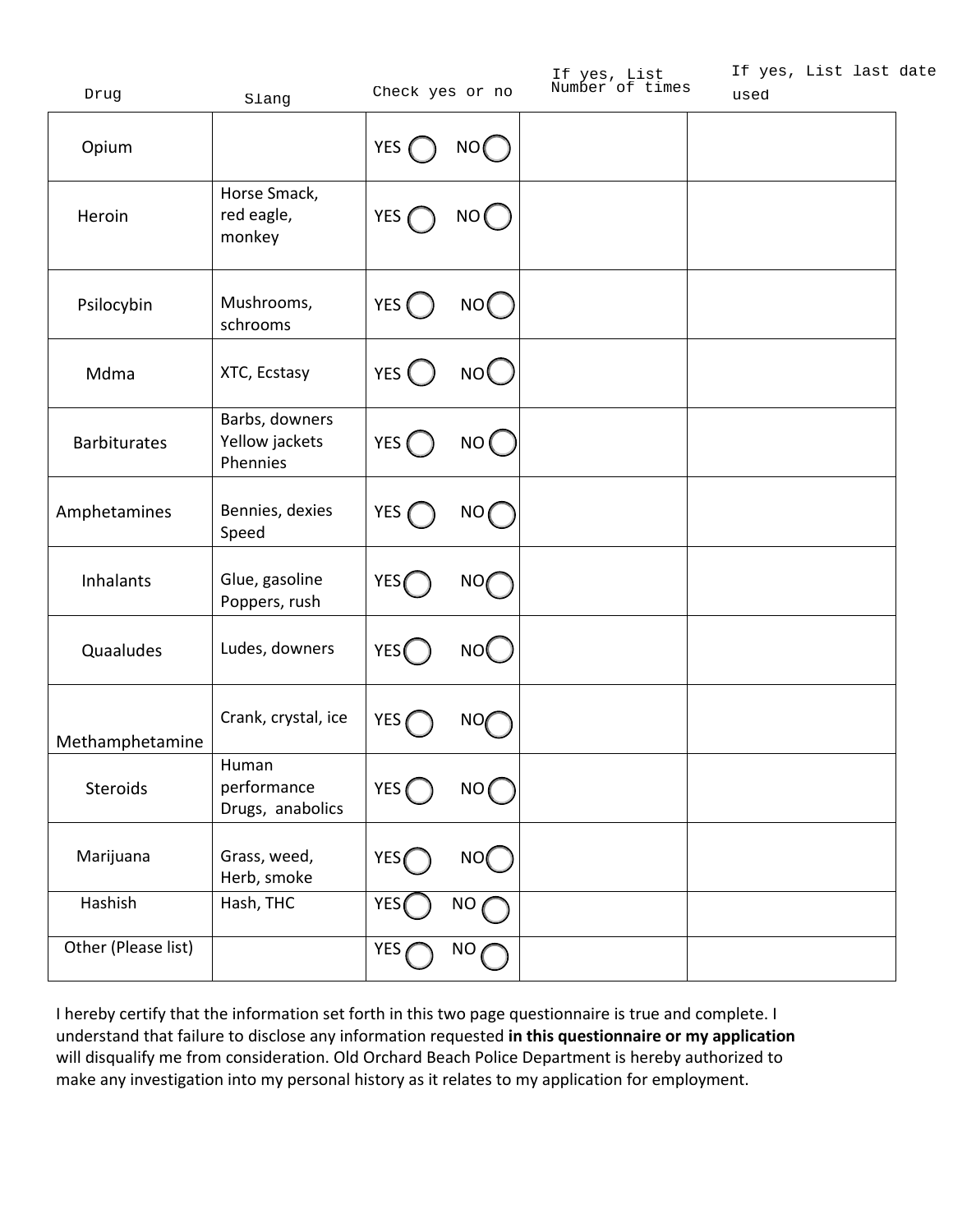**\_\_\_\_\_\_\_\_\_\_\_\_\_\_\_\_\_\_\_\_\_\_\_\_ \_\_\_\_\_\_\_\_\_\_\_\_\_\_ \_\_\_\_\_\_\_\_\_\_\_\_\_\_\_\_\_\_\_\_\_\_\_**

**Applicants Signature Date Date Printed name of Applicant**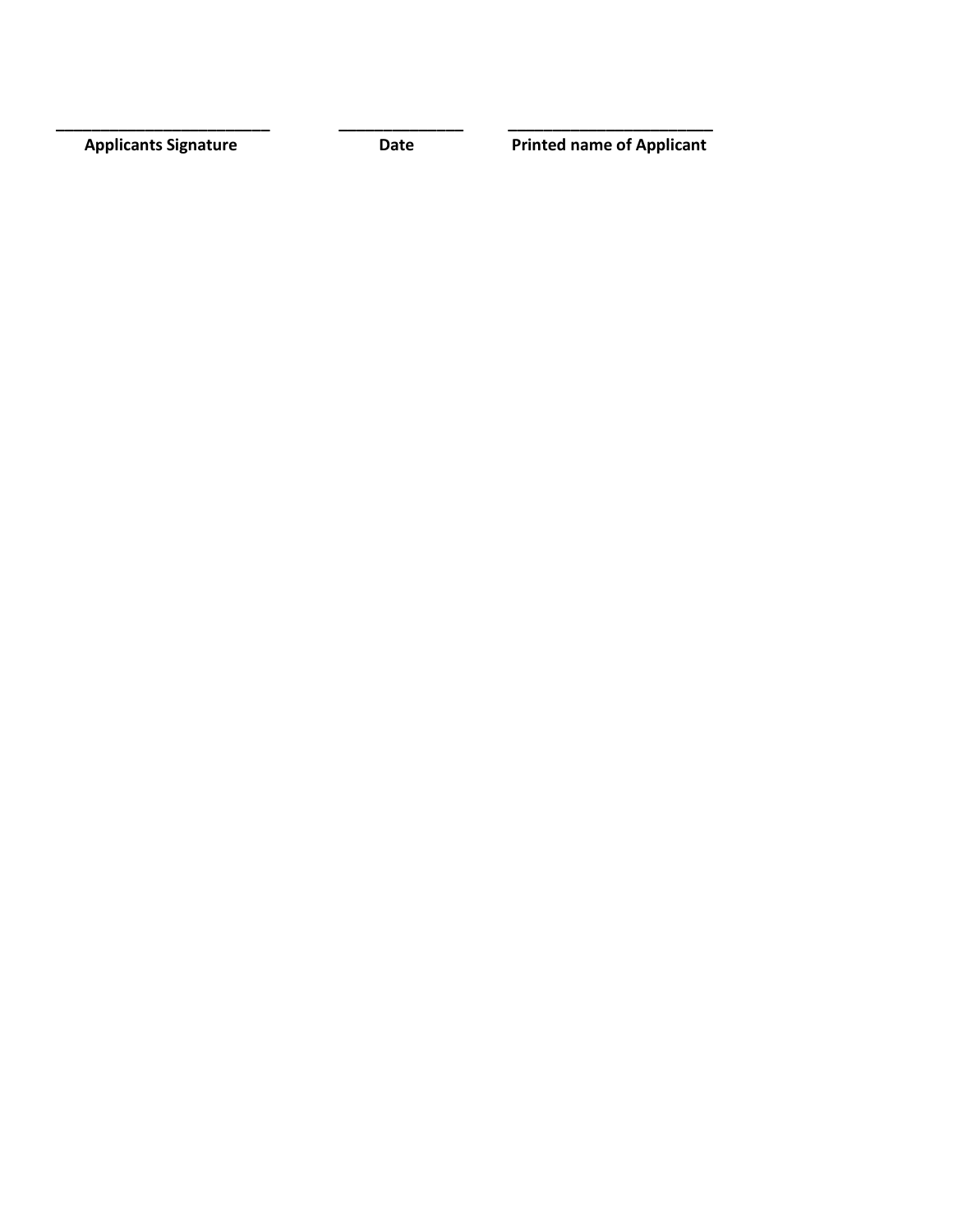**AUTOBIOGRAPHY**